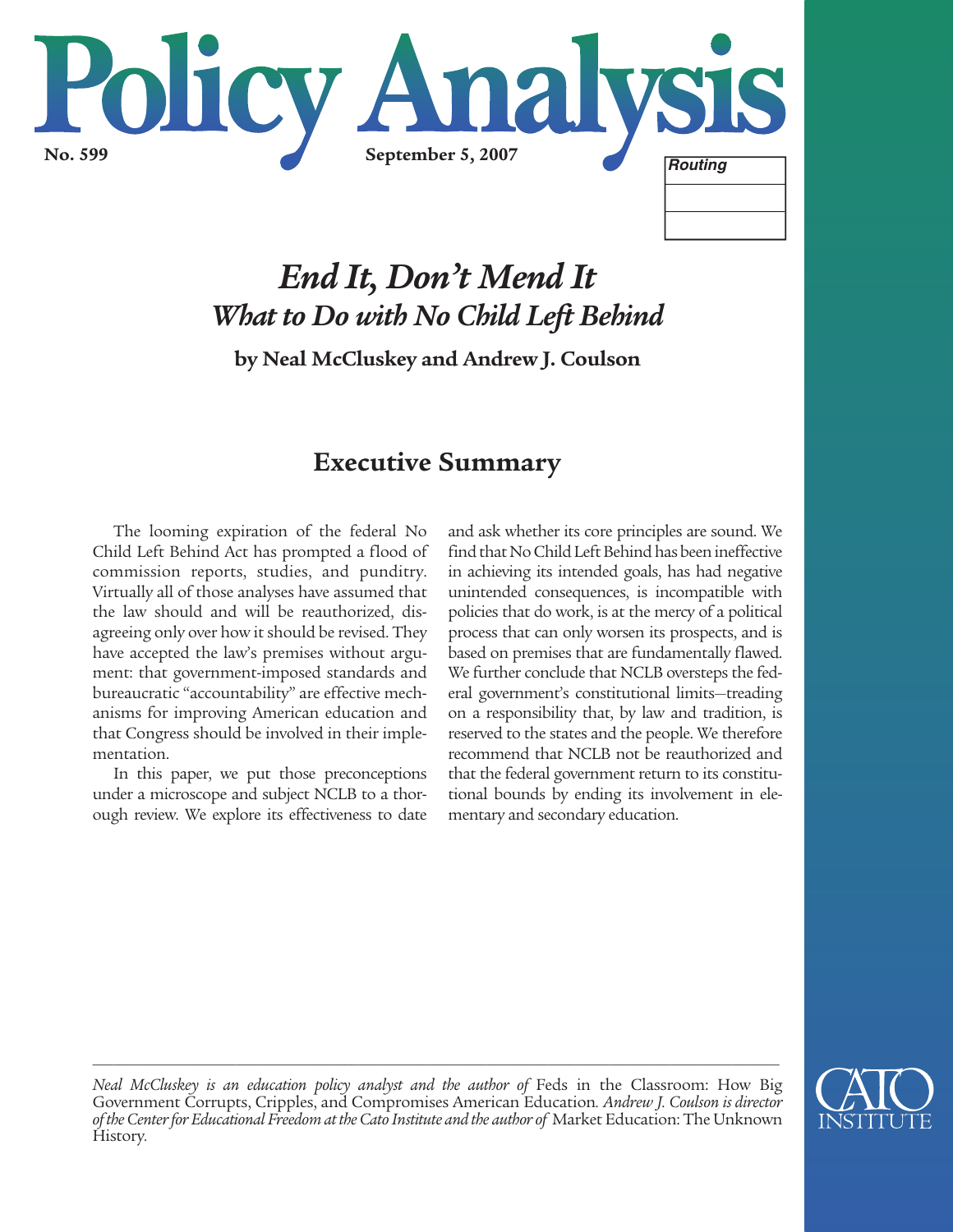**Past studies on the future of NCLB have taken the law's underlying principles as given. This paper seeks to provide a more rational and empirical basis for the NCLB reauthorization debate.**

## **Introduction**

Virtually every study that has weighed in on the future of the No Child Left Behind Act has taken the law's underlying principles as given.1The voluminous *Beyond NCLB: Fulfilling the Promise to Our Nation's Children* report from the Aspen Institute's Commission on No Child Left Behind is typical, declaring that "Commission members . . . were united *from the outset* in [their] firm commitment to . . . harness the power of standards, accountability and increased student options."2 Commission members' commitment to government standards and testing was not a product of their study but a foregone conclusion.

Similarly, the "ESEA Reauthorization Policy Statement" published by the Council of Chief State School Officers promises that "if we follow through," standards-based reform "has the potential to dramatically improve student achievement and meet our education goals."3 No defense of, or evidence supporting, this claim is included in the statement.

Despite the widespread assumption that government standards and accountability will prove effective, it is unwise to make policy decisions affecting tens of millions of children—and costing tens of billions of dollars on the basis of preconceived, unscrutinized notions. This paper seeks to provide a more rational and empirical basis for the NCLB reauthorization debate by

- reviewing the law's performance to date,
- exploring how politics affected its design,
- reviewing the most high-profile recommendations for revisions to the law,
- exploring Congress's traditional and constitutional role in education, and
- discussing the merits of alternative reform strategies.

#### **Assessing NCLB**

NCLB's supporters began declaring the law a success within a few years of its January 2002 passage. In July 2005, for instance, when the National Assessment of Educational Progress released its most recent *Trends in Academic Progress* report, then-chairman of the House Committee on Education and the Workforce John Boehner (R-OH) asserted that

[t]hrough No Child Left Behind, we made it a national priority to improve student achievement and close achievement gaps that have persisted between disadvantaged students and their peers. The culture of accountability is taking root in our nation's schools, and student achievement is on the rise.<sup>4</sup>

In January 2006, Secretary of Education Margaret Spellings was similarly effusive:

I am pleased to report that No Child Left Behind is working. The long-term Nation's Report Card results released this past summer showed elementary school student math and reading achievement at an all-time high and the achievement gap closing.<sup>5</sup>

This sort of triumphalism has continued ever since, with Secretary Spellings in May 2007 even giving NCLB credit for improving scores on NAEP U.S. history and civics exams, despite the fact that NCLB does not address those subjects:

For the past five years, No Child Left Behind (NCLB) has focused attention and support on helping students become stronger readers. The release today by The Nation's Report Card on U.S. History and Civics proves NCLB is working and preparing our children to succeed.<sup>6</sup>

Policymakers like Boehner and Spellings who helped to craft and pass NCLB are not the only ones who have touted the law's supposed success. In its final report, released in February 2007, the Aspen Institute's NCLB commission rang a similarly positive note,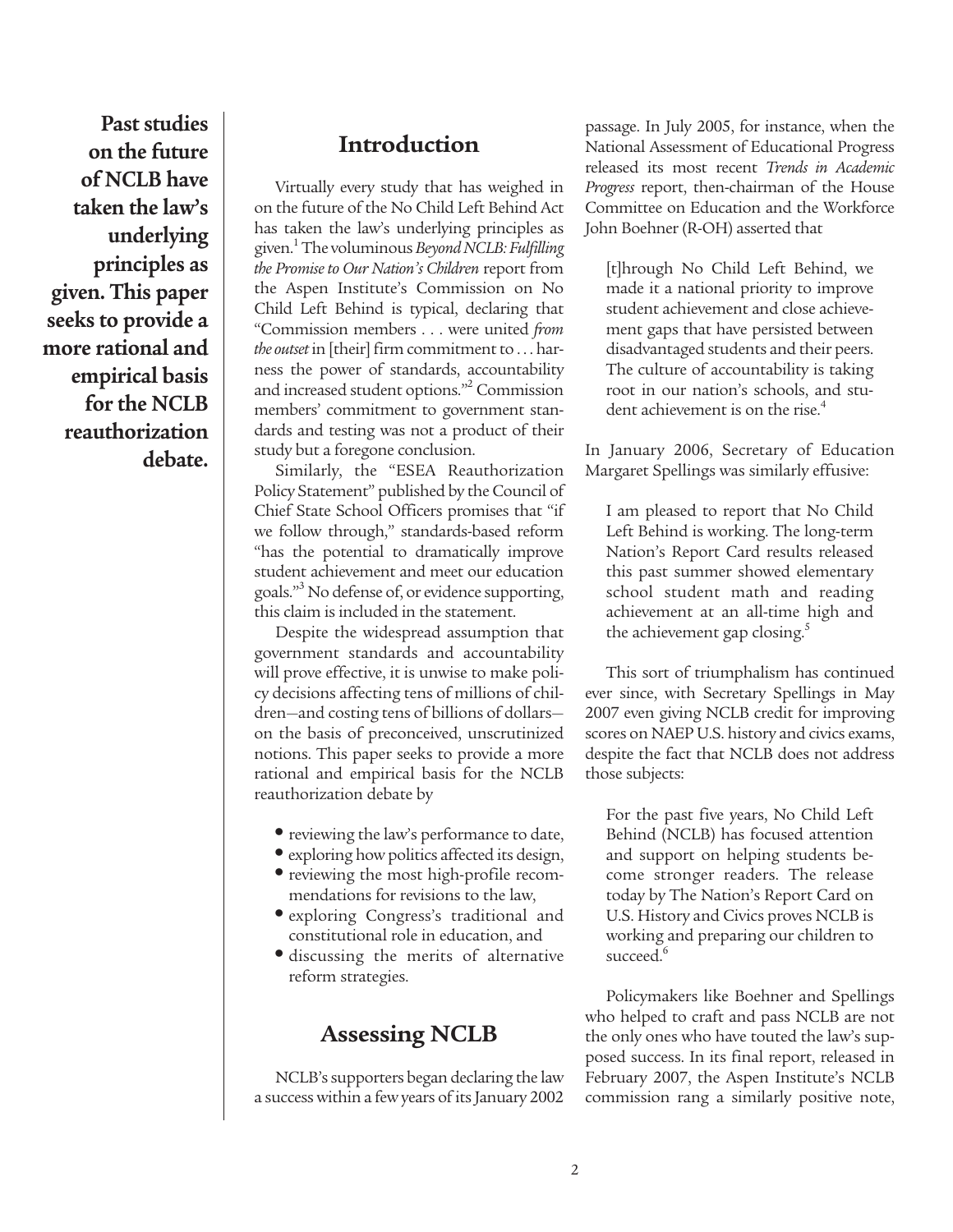claiming that

[t]here is growing evidence that NCLB is producing . . . improved student achievement. According to NAEP, scores in mathematics increased nationwide for 4th and 8th graders from 2003 to 2005. . . . In reading, the national average of 4th graders' scores improved from 2003 to  $2005$ .<sup>7</sup>

Consider, however, that NCLB was passed in January 2002, and 4th-grade reading scores did not in fact change at all between 2002 and 2005. The one-point uptick between 2003 and 2005 only offset a one-point downtick between 2002 and 2003. Furthermore, the Aspen commission neglects to mention that 8thgrade reading scores fell by two points after 2002. At least according to NAEP scores since NCLB's passage, it seems that the law has achieved nothing of consequence.

But postpassage scores don't tell us the whole story. To judge whether the law is working, we also have to look at preexisting trends in achievement. It is quite possible, for example, that math scores were already rising, and reading scores stagnating or falling, before the law was passed and that NCLB affected neither. To have any hope of isolating NCLB's actual effect on student achievement and test score gaps, we have to compare score trends before and after the law's passage.

According to the NAEP Long-Term Trends report, 4th- and 8th-grade math scores did improve between 1999 and 2004, as did 4thgrade reading scores (8th-grade reading was flat). Attributing those results to NCLB is highly problematic, however, given that the law was only enacted in January 2002 and not fully implemented until the 2005–06 school year.

But suppose NCLB really did start transforming American education after just a year or two in existence. A rough idea of its effects could then be gleaned by looking at the standard NAEP mathematics and reading results (a data set that is separate from the Long-Term Trends report mentioned earlier). The news wouldn't be good: As depicted in Figures 1 and 2, the trends in those results are virtually unchanged.

While both 4th- and 8th-grade math scores rose between 2003 and 2005 (the only period during which score changes can be reasonably attributed to NCLB), the rate of improvement actually slowed from that achieved between 2000 and 2003, a period before the law's effects would have been felt. In reading, the results were worse, with the period covered by NCLB seeing a score decline for 8th graders and stagnation for 4th graders, following an appreciable improvement between 2000 and 2002 (before the law's passage).

The analysis above is admittedly cursory, providing only tentative evidence of NCLB's effects. In June 2006 Harvard University's Civil Rights Project released a more rigorous review of NAEP score trends before and after passage of NCLB.<sup>8</sup> After comparing the trends from 1990 all the way through 2005, the study's author, Jaekyung Lee, concluded that

- NCLB does not appear to have had a significant impact on improving reading or math achievement. Average achievement remains flat in reading and grows at the same pace in math as it did before NCLB was passed. In grade 4 math, there was a temporary improvement right after NCLB, but it was followed by a return to the prereform growth rate.
- NCLB does not seem to have helped the nation and states significantly narrow the achievement gap. The racial and socioeconomic achievement gap in NAEP reading and math persists after NCLB. Despite some improvement in reducing the gap in math right after NCLB, the progress was not sustained.
- NCLB's attempt to scale up the alleged success of states that already had testdriven accountability programs<sup>9</sup> does not appear to have worked. It neither enhanced the earlier academic improvements seen in some of those states nor transferred them to other states.

NCLB supporters have responded to the

**According to NAEP scores, it seems that the law has achieved nothing of consequence.**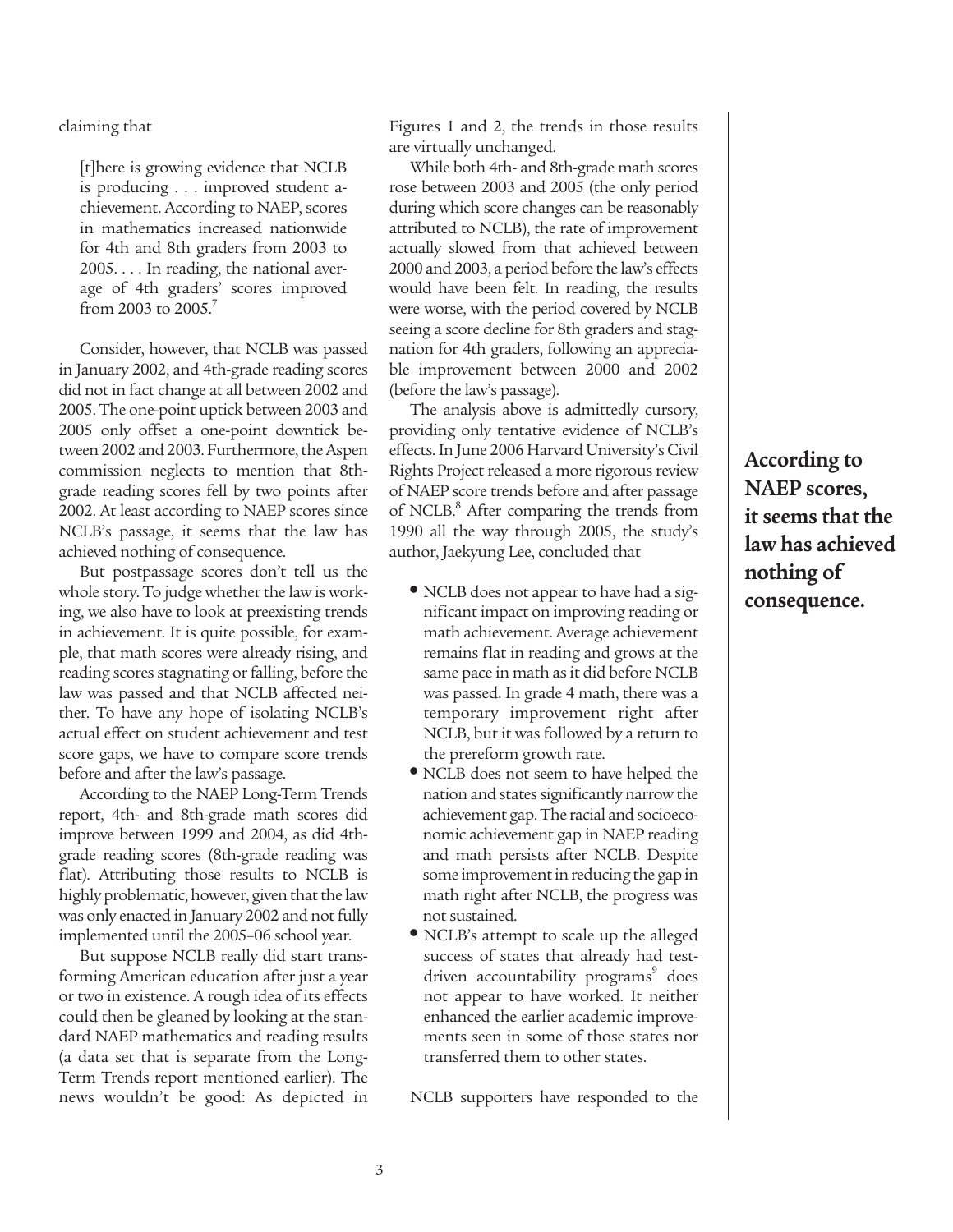#### **Figure 1 NAEP Mathematics**



Source: U.S. Department of Education, National Center for Education Statistics, *2005 Assessment Results*, http://nces.



#### **Figure 2 NAEP Reading**

Source: U.S. Department of Education, National Center for Education Statistics, *2005 Assessment Results*, http://nces. ed.gov/nationsreportcard/nrc/reading\_math\_2005/.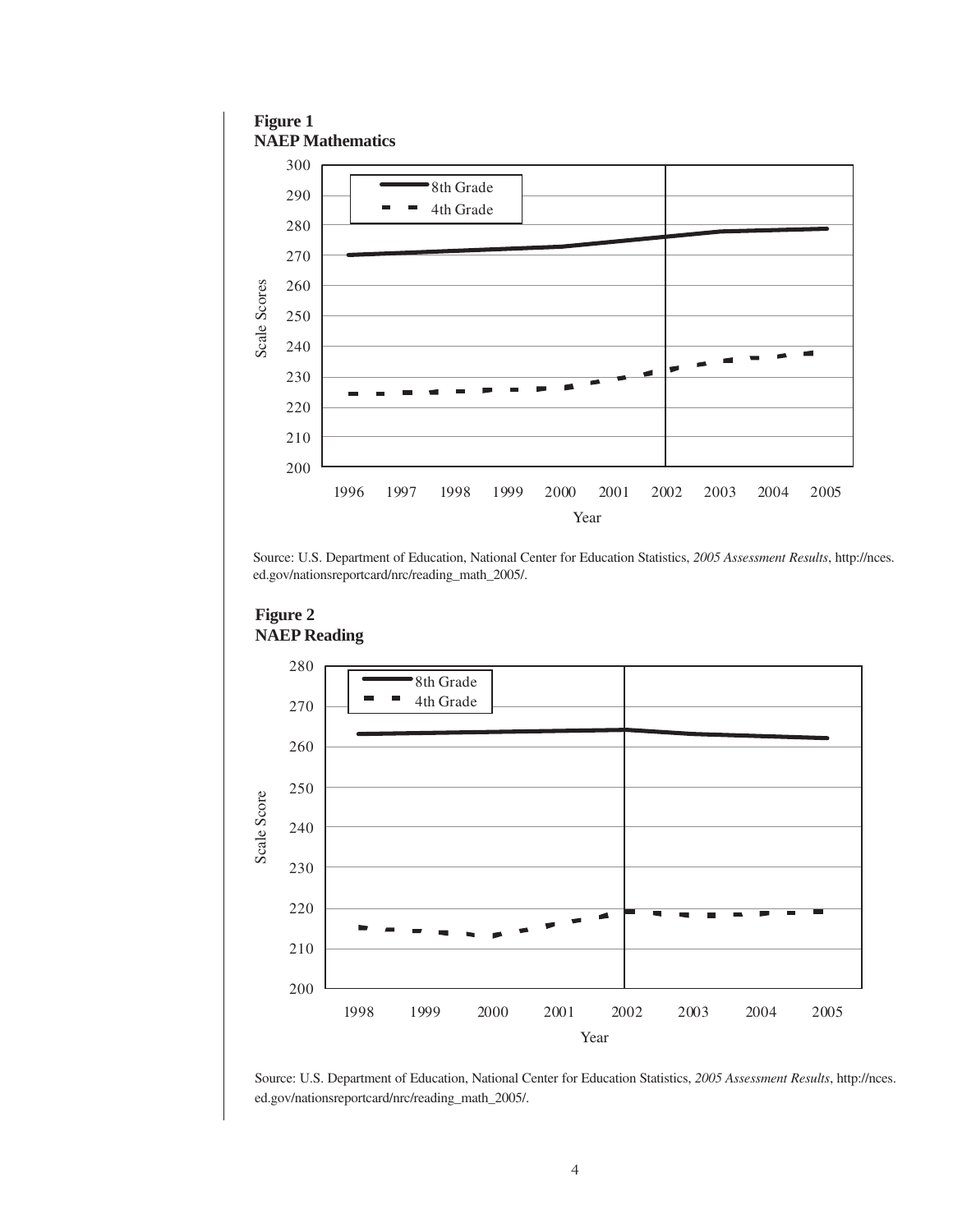Harvard study by ignoring it. At the time of this writing, the only reference to Lee's study on the Department of Education's website was its routine entry in the department's database of education research papers (the ERIC database). And although the Aspen commission lists the Harvard study in its bibliography, the commission's report does not address—indeed, does not even mention—Jaekyung Lee's findings.

Interestingly, the Aspen commission released a background paper of its own investigating post-NCLB test score gaps in seven states.<sup>10</sup> The paper did not compare score trends before and after the law's passage and was not nationally representative, so it is less useful than the Harvard study, but it is notable in that it offers little support for the commission's own positive views on the effects of NCLB. The paper finds that post-NCLB changes in ethnic and other achievement gaps have been "mixed." Some gaps have shrunk, some have grown larger, others haven't changed much at all.

Another recent report that bears on NCLB's academic effects was conducted by the Northwest Evaluation Association, a nonprofit test provider that works with 2,400 school districts. Using its database of test scores from more than 300,000 students, NWEA researchers compared how much students learned over the course of the 2003–04 school year with how much they learned in 2001–02. What the researchers found was that students learned less in a year after NCLB's passage than they did before it, a result that held true for every ethnic group analyzed and for both mathematics and reading. $11$ 

The NWEA's results, it should be noted, were not necessarily nationally representative—data from only 23 states were used—and they do not conclusively prove that NCLB was responsible for the observed decline in student learning. However, they are a further piece of evidence that NCLB has not improved American education. Those results have also largely been ignored by the people who wish to reauthorize the law.

There is one last, important component

to NCLB that might offer evidence that the law is working: NCLB requires all states to create math and reading standards and to test student mastery of them. Perhaps the results of those assessments are promising.

Indeed, many states have been reporting gains on state test scores. Most recently, a June 2007 report from the Center on Education Policy found that many states have seen overall state test score improvements and shrinking achievement gaps under NCLB, a finding that Secretary Spellings declared "confirms that No Child Left Behind has struck a chord of success with our nation's schools and students. . . . We know that the law is working."<sup>12</sup>

Despite the seemingly rosy findings when it comes to state test results, there is more bad news than good. For one thing, the CEP study identified huge holes and inconsistencies in state data, the result of most states' having altered their standards, tests, definitions of "proficiency," and other achievement measures since NCLB was passed. Indeed, there were so many holes in the data that CEP had usable pre- and post-NCLB data for only 13 states, and only enough information to conduct full analyses for 7.

And data holes are not the only problem. Several studies have found that students' scores on state tests often greatly outstrip their performance on NAEP exams, suggesting that states make success on their own tests relatively easy to achieve compared with the more rigorous NAEP. A June 2006 University of California, Berkeley, analysis comparing scores on state tests with those on NAEP for 12 states, for instance, concluded that "state results consistently exaggerate the percentage of fourthgraders deemed proficient or above in reading and math—for any given year and for reported rates of annual progress, compared with NAEP results."13 More recently, the Institute of Education Sciences equated scores on state tests in schools that administered NAEP with those schools' NAEP results. (NAEP is based on representative sampling of schools and students rather than testing every student in every school.) This revealed that most states' "proficient" levels are equivalent to NAEP's "basic"

**Researchers found that students learned less in a year after NCLB's passage than they did before it.**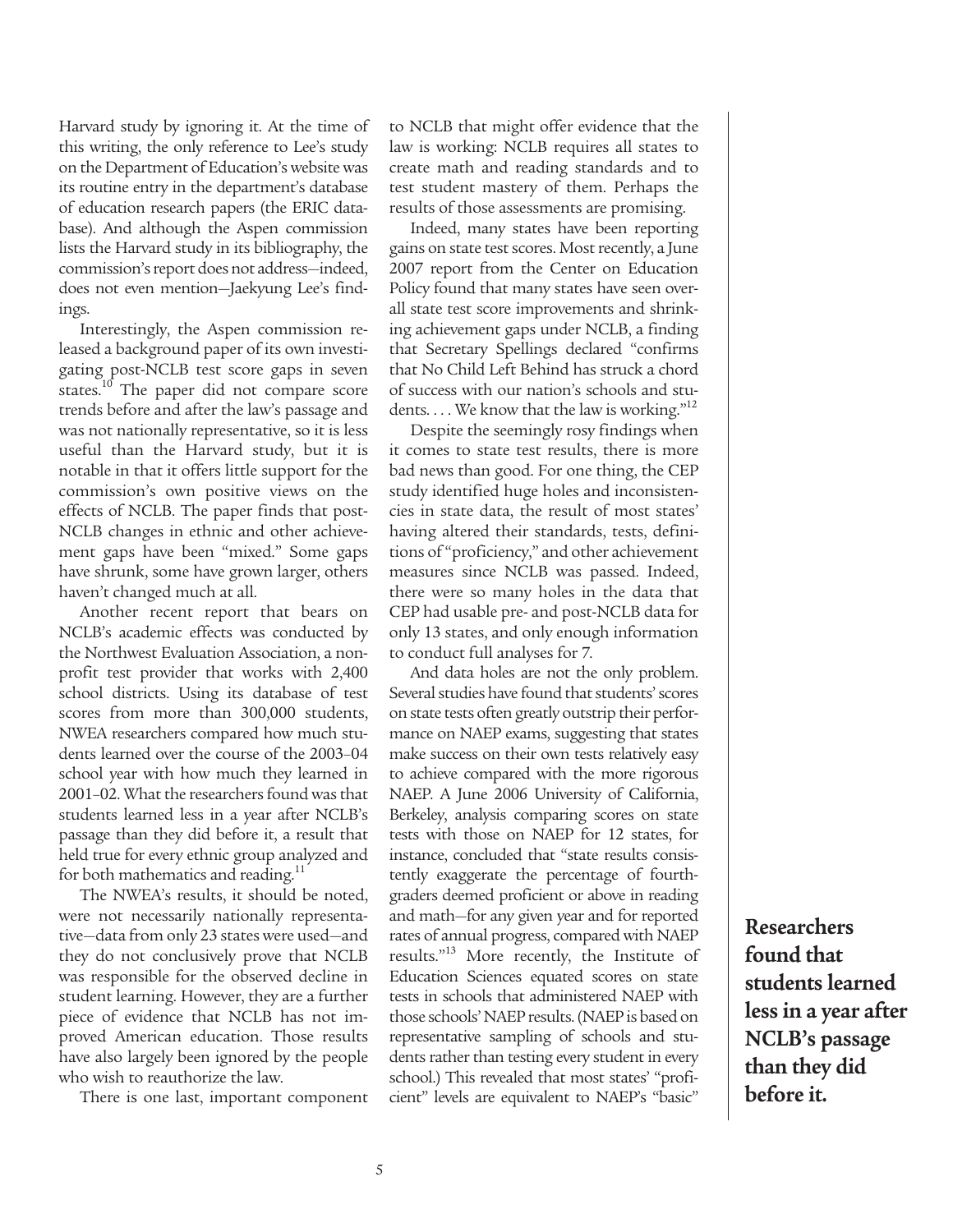designation. That is, except in 4th-grade reading, where most state proficiency levels are actually *below* NAEP's basic level.<sup>14</sup>

Taking all these findings together, NCLB appears to have done little good, despite rhetoric from NCLB supporters to the contrary. Indeed, if anything, there is appreciable evidence that NCLB may have slowed or even partly reversed gains achieved before its passage.

## **Understanding the Law's Politics and Unintended Consequences**

Despite promises from supporters that NCLB would be fundamentally different from previous federal education policies focusing on academic outcomes rather than inputs like money, school buildings, or improved technology—it shares a critical feature with its predecessors: its ultimate design was driven chiefly by political rather than educational goals, dooming it to failure.

The first problem that politics created is that NCLB had to be a product of compromise between disparate interest groups and ideological preferences, rendering it politically palatable but logically incoherent. Consider the forces at work during its creation. Among Republicans, there was significant resistance to federal involvement in education, resulting in a law that at the federal level promised "proficiency" but left states to set their own standards and proficiency definitions. For their part, Democrats have very strong connections to teachers' unions and school administrators, who often oppose rigorous standards, and civil rights groups, who have traditionally feared that such standards would be used to punish districts with large minority populations. Democrats have also, though, traditionally supported a significant federal role in education funding. This collision of competing goals helped mold NCLB into a law that has lavished significant new federal funding on public schools while imposing hollow standards and accountability.

The second problem is that, because public schools are politically controlled, the system is inevitably geared first and foremost to helping politicians and special interests like teachers and administrators, not parents and students. So while NCLB's supposed goal is to force public schools to establish and meet high standards, it actually encourages states to keep standards as low as possible while providing the veneer of tough accountability. State policymakers, abetted by federal officials who respond to special interests, have been unable to resist this opening, often setting standards as low as they can, defining proficiency as loosely as possible, and administering easy tests, thereby avoiding the law's penalties to the greatest extent possible while still claiming success. Consider a few specific examples:

- After finding that many students struggled with a new 3rd-grade reading test, in the 2002–03 school year, Texas decreased the number of questions students needed to answer correctly to pass the test from 24 out of 36 to 20.15
- When 1,513 of its schools showed up on the first NCLB list of schools needing improvement, Michigan lowered the percentage of students that needed to pass state exams to make "adequate yearly progress," including dropping the percentage needed to pass high school English from 75 percent to 42 percent.<sup>16</sup>
- Soon after NCLB was passed, Colorado redesignated scores that had been called "partially proficient" on state exams as "proficient."<sup>17</sup>
- Perhaps gambling that NCLB would be a dead letter before 2014, Ohio backloaded its adequate yearly progress goals, aiming to increase proficiency by just 3.3 percent per year for the law's first six years but then by 40 percent in its last six years.
- In Louisiana students who scored at the "basic" level on state tests were designated "proficient" for NCLB purposes.<sup>18</sup>
- In 2005 Wisconsin cut the number of its

**Most states' "proficient" levels are equivalent to NAEP's "basic" designation except in 4thgrade reading, where most state standards are actually below NAEP's basic level.**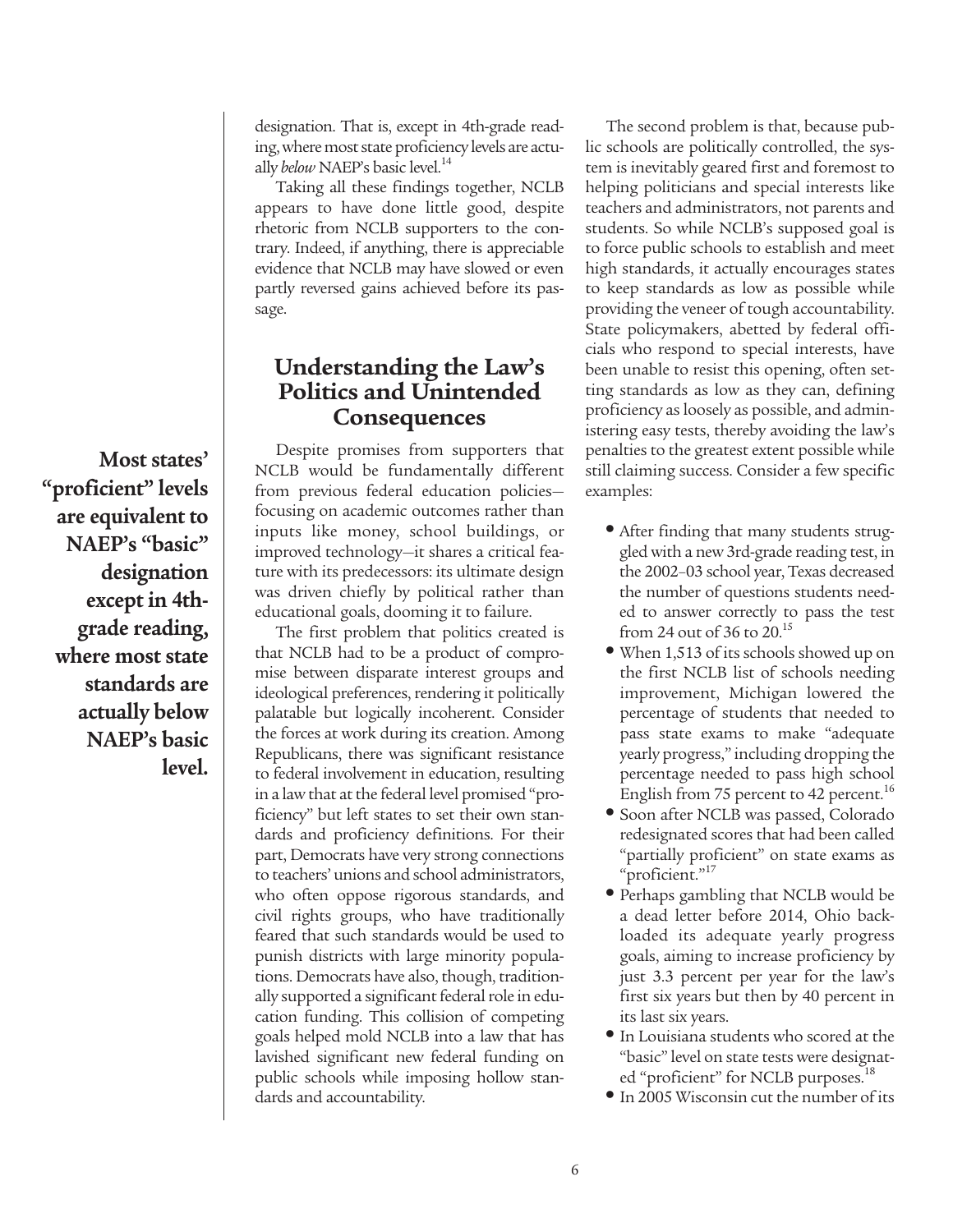schools that failed to meet NCLB standards by more than half by implementing a 99 percent confidence interval to judge schools' test results.<sup>19</sup>

Those are not isolated incidents. Nationwide, NCLB's perverse incentives have set off what Thomas B. Fordham Foundation president Chester Finn has dubbed a "race to the bottom."20 In October 2005, when the NAEP reading and math exam results were released, a Fordham analysis found that almost 20 states had reported gains in the percentage of 8th graders rated "proficient" on their own tests between 2003 and 2005, but none had made any progress on the NAEP. Many states either had set very low bars for "proficiency" or had used some other tricks to remain in good standing under NCLB. The 2007 IES report comparing NAEP and state test scores seems to confirm this.

Perhaps most disturbing, in 2006 the Associated Press revealed that nearly two million minority students weren't having their scores counted separately by group, as NCLB requires, because states were setting very high minimum subgroup sizes. Oklahoma, for instance, was allowing schools to exclude the scores of any group with fewer than 52 members, whereas Maryland set the exempt group size at only  $5.^{21}$ 

The third major problem caused by NCLB is a classic case of unintended consequences stemming from government action: marginalization of academic subjects not covered by the law's standards and testing requirements. According to a nationally representative 2006 survey of school districts conducted by the Center on Education Policy, to focus on reading and math 71 percent of districts have reduced the amount of time elementary schools spend on other subjects.<sup>22</sup>

Perhaps the hardest-hit subject has been social studies. In testimony before the Senate Subcommittee on Education and Early Childhood Development, historian David McCullough observed that "because of No Child Left Behind, sadly, history is being put on the back burner or taken off the stove altogether in many or most schools, in favor of math or reading."<sup>23</sup> Similarly, Princeton University historian Theodore Rabb has lamented that "the unintended consequence of No Child Left Behind has been to put history into an even more marginal position. . . . With some notable exceptions . . . the amount of class time given to history, especially in the first eight grades, has been shrinking almost by the month."<sup>24</sup>

To address those concerns, many teachers and experts in subjects other than math and reading have recommended adding their own disciplines to NCLB's list of subjects for which schools will be held accountable. In March 2007, for instance, the Working Group of Social Studies Discipline Organizations released a statement calling for adding "the core social studies disciplines—civics/government, economics, geography, and history" to the list of subjects for which NCLB mandates state standards and testing.<sup>25</sup> Similarly, in February 2007, fitness guru Richard Simmons joined Reps. Zach Wamp (R-TN) and Ron Kind (D-WI) in a press conference to unveil the Strengthening Physical Education Act of 2007, which would add physical education to the roster of subjects with federally mandated minimum standards and assessments.<sup>26</sup>

Of course, in trying to emphasize everything, NCLB would in fact emphasize nothing. Moreover, even if it were somehow possible to expand NCLB's focus across the entire curriculum (by, say, adding several hours to the school day), there is no empirical reason to think it would do any good. As discussed earlier, NCLB has not improved overall achievement or diminished gaps even when concentrated on just two subjects.

## **Evaluating Proposed Modifications to NCLB**

In August 2006 Secretary Spellings compared NCLB to Ivory soap: "It's 99.9 percent pure or something. . . . There's not much needed in the way of change."<sup>27</sup> Given that there is still no conclusive evidence that

**Even if it were somehow possible to expand NCLB's focus across the entire curriculum, there is no empirical reason to think it would do any good.**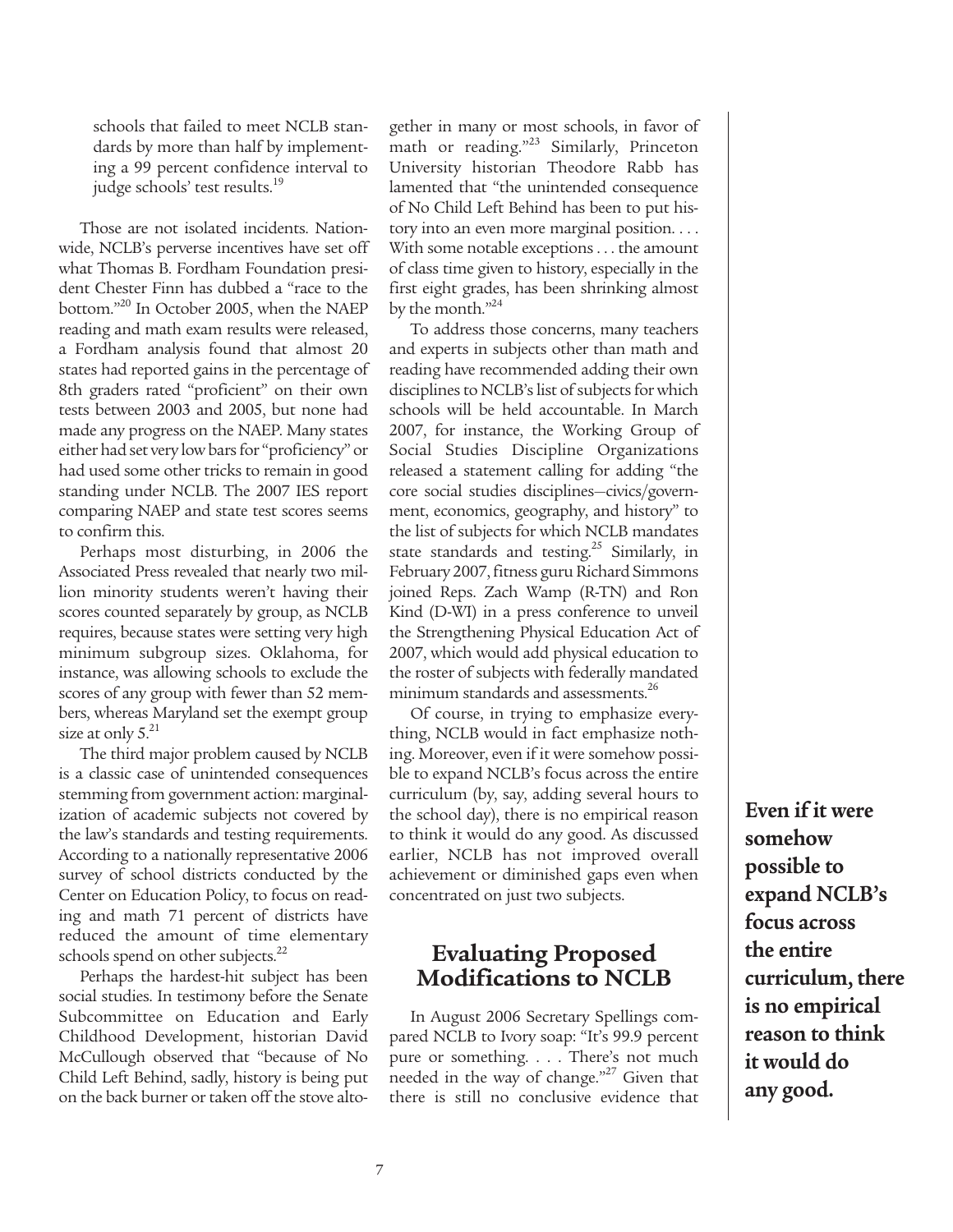**Recommendations for reform have generally taken a "more of the same" approach: more funding, more centralization, and more standards and testing.**

NCLB is working, and that there is good reason to believe that it is producing harmful unintended consequences, this is not a common view. Even most NCLB supporters have called for the law to be reformed in various ways.

Unfortunately, it is fair to say that, overall, recommendations for reform have generally taken a "more of the same" approach: more funding, more centralization, and more standards and testing. Consider, for example, several of the recommendations offered by the Aspen Institute in *Beyond NCLB: Fulfilling the Promise to Our Nation's Children*:

- Implement new requirements that principals qualify as highly effective principals (HEP), a designation that would carry licensure requirements, demonstration of "the necessary skills for effectively leading a school," and production of "improvements in student achievement that are comparable to high-achieving schools made up of student populations with similar challenges."<sup>28</sup>
- Add science to the list of subjects on which students must make adequate yearly progress.<sup>29</sup>
- Make public education address "students' behavioral and social needs by requiring schools to determine the availability of social services and mental health services when developing the school's improvement plan."30
- Require states to add a 12th-grade assessment to their testing regime.<sup>31</sup>
- Create federal "model content and performance standards and tests" in reading, math, and science and allow states to either adopt those standards and tests or have the federal government compare state standards and tests with the national model.<sup>32</sup>

To begin with, those requirements would add yet more stultifying rules and regulations to NCLB. That, however, is not their biggest fault. More important, none of those provisions would address a key problem with government-imposed education standards: evasion. The same authorities who have been keeping standards low and results "good" under NCLB would have power under the Aspen commission's proposals. There is no reason to think they would be any less likely to game the system under Aspen's proposals than under the current arrangement.

Consider nationalization of standards and tests. Intended to halt the race to the bottom by setting a single standard for every school in the country, federal standards would instead just relocate to Washington the political evasion game currently being played by states. Indeed, even if rigorous national education standards could initially survive the political process and be included in a revised NCLB, they would likely be crippled during the writing of regulations to implement the law, in which special interests have an even greater influence than they do in the legislative process. The work of writing regulations is done in the backrooms of the federal bureaucracy, not with the public scrutiny that often accompanies work on legislation, and interests like the National Education Association, which alone has a staff of more than 500 in Washington, are much better able to participate in such things as "negotiated rule making" than are parents.

Evasion would come from both the top and the bottom of the political food chain. At the top, an administration that championed the law would be encouraged by political expediency to produce favorable-looking test results to bolster its chances for reelection if in its first term, or to help its party—and the president's legacy—if in its second. Witness Secretary Spellings's pronouncements that NCLB is a proven success despite significant evidence to the contrary. At the bottom, interest groups like the National Education Association, National School Boards Association, and numerous others whose members might be embarrassed or harmed by higher standards would have a powerful incentive to lobby for lower ones. And regulatory bodies often come under the sway of the very groups they are supposed to regulate because those are the groups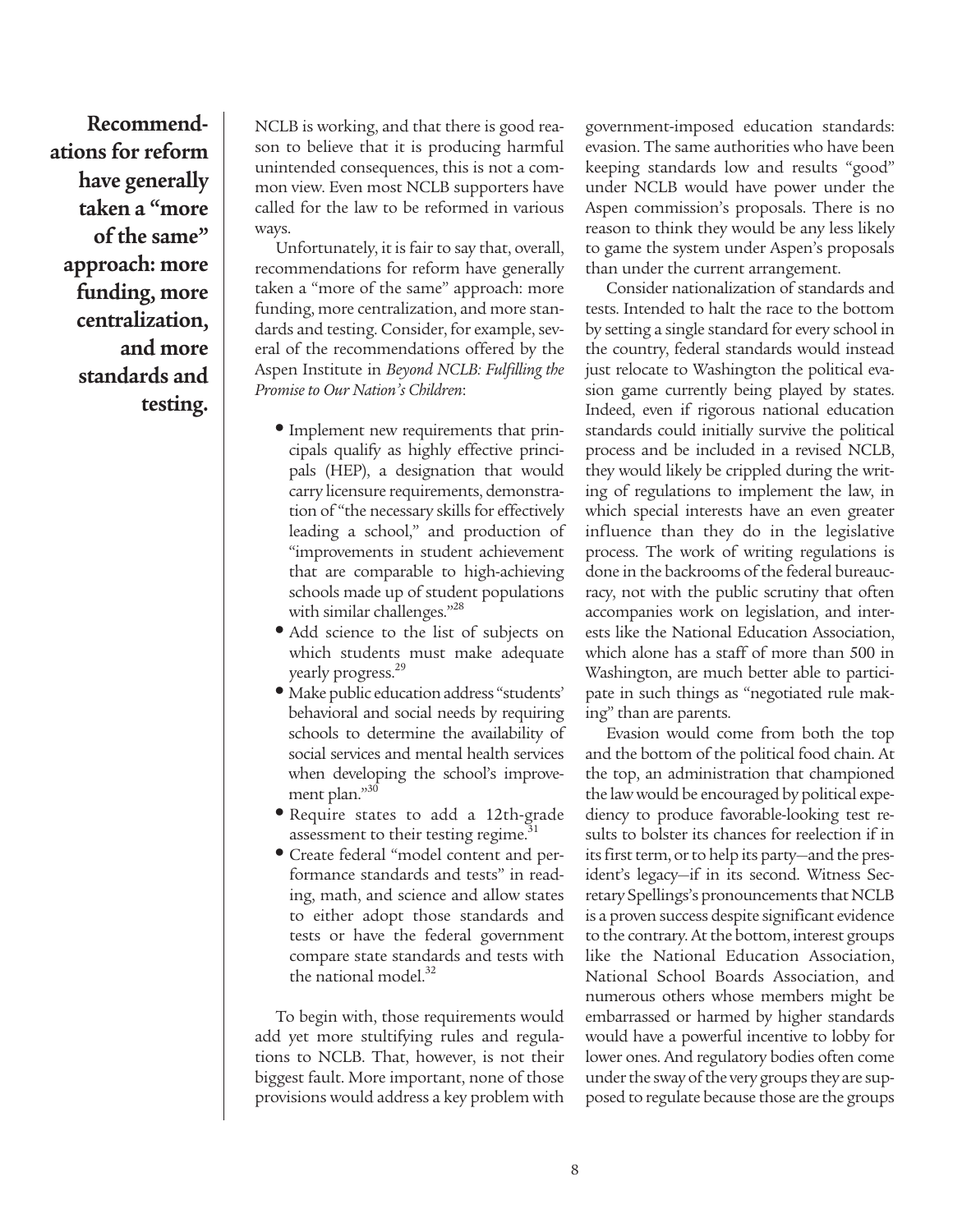whose livings come from the status quo and are therefore the most active in lobbying, participating in such regulation-drafting activities as negotiated rule making and advocacy communications. As a result, the pressure on the bureaucracy to lower standards to present a favorable picture of student achievement would be just as intense at the national level as it has been at the state.

Unfortunately, the Aspen commission is not the only group on the national standards bandwagon. In January 2007 Sen. Chris Dodd (D-CT) introduced the Standards to Provide Educational Achievement for All Kids Act, cosponsored in the House by Rep. Vernon Ehlers (R-MI). The act would have the National Assessment Governing Board—which currently oversees the politically toothless NAEP tests—create national K–12 math and science standards and would bribe states to use those standards by establishing an American Standards Incentive Fund to pass out grants to states that adopted them.

State adoption of the standards is touted as "voluntary" by the act's supporters, but this claim rests on a fallacious equivocation: advocates seldom say *for whom*the standards would be voluntary. They would certainly not be voluntary for families. If a state opted in, as every state has opted in to NCLB thus far, families who did not agree with the law could not opt out. They would have no choice in the matter.

For states and school districts, too, national standards would not be truly voluntary. Dodd's incentive fund would, after all, be stocked with money taken *involuntarily* from taxpayers, and the federal government would return it only to states that "volunteered" to abide by the federal standards. That is more akin to extortion than voluntary exchange.

Of course, real voluntarism would defeat the stated purpose of national standards, which advocates argue are needed to halt NCLB's race to the bottom. If states could truly opt in and out of such programs without penalty, then the sought-after uniformity in standards would not likely arise.

The reality is that no matter how national standards were imposed, there would be nothing to prevent federal policymakers from playing politics with them, quietly dumbing them down just as states and local districts have done with their standards. Consider the national standards plan favored by the Thomas B. Fordham Foundation. It would vest standardssetting responsibility in an independent federal entity like NAGB, reasoning that doing so would greatly insulate the standards from political interference. NAGB, Fordham argues, "is a broadly representative and bipartisan body, with all key stakeholders present," and "it has not been timid about demonstrating its independence both of political masters and of education interest groups."33

Of course, the NAEP—which NAGB oversees—has never had any real consequences (read: money) attached to its results, making it a very low-payoff target for special interests. In spite of that, Fordham president Chester Finn has himself told Congress that NAGB and other supposedly neutral federal education functions are in constant political peril. As he testified before the House Subcommittee on Early Childhood, Youth and Families in 2000:

Unfortunately, the past decade has also shown how vulnerable these activities are to all manner of interference, manipulation, political agendas, incompetence and simple mischief. It turns out that they are nowhere near to being adequately immunized against Washington's three great plagues:

- the pressing political agendas and evanescent policy passions of elected officials (in both executive and legislative branches) and their appointees and aides,
- the depredations and incursions of self-serving interest groups and lobbyists (of which no field has more than education), and
- plain old bureaucratic bungling and incompetence.<sup>34</sup>

So even when no money has been attached to success on federal standards, according to **Federal standards are often touted as "voluntary," but advocates seldom say for whom. They would certainly not be voluntary for families.**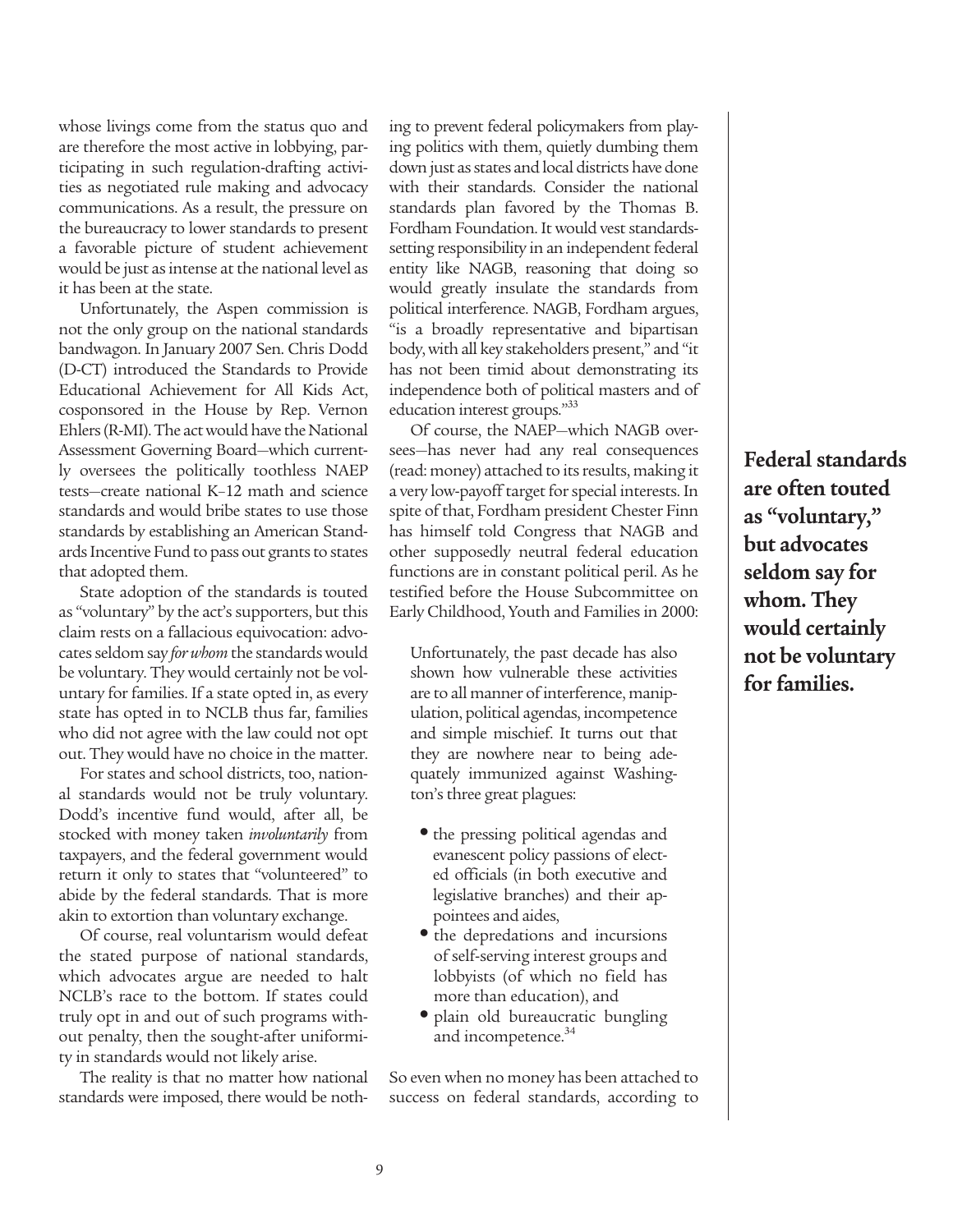Finn, NAGB has been under constant political assault.

Another popular reform proposal is to add "flexibility" to NCLB—generally allowing schools and districts to more easily avoid the law's sanctions—while significantly increasing funding. A group of current and former school administrators called Public Schools for Tomorrow, for instance, recently called for much less standardized testing, as well as rewards for schools that make substantial progress (rather than sanctions for those that do poorly).<sup>35</sup> They also, though, said that Washington should pony up money for a program to train new teachers and should fund NCLB at the full level authorized by the law. Congress, however, rarely appropriates the fully authorized amounts under any law.

Only two NCLB proposals break with the "more federal government" model. Instead of increasing the federal role in education, the Academic Partnerships Lead Us to Success Act of 2007 (A-PLUS) would allow states to declare that they want to run their own education systems and get money back from Washington if they do so.<sup>36</sup> The Local Education Authority Returns Now Act (LEARN) would go one better, through a tax credit giving federal money directly back to individual taxpayers in states that declare their independence.<sup>37</sup>

There are two versions of A-PLUS, with the Senate version requiring that states enter into performance agreements with Washington in exchange for their freedom and money. The House version requires no such agreement.<sup>38</sup> The latter approach and LEARN are especially welcome because they would take federal politics out of setting performance standards. Only LEARN, though, makes whole the taxpayers from whom federal education money was taken in the first place. Still, all three are superior to other alternatives because they recognize that states are closer to their people, states are better equipped to handle education than the feds, and states that wish to run their own education systems should not have to sacrifice money taken from their taxpayers.

As preferable as those bills are to competing reauthorization proposals, neither is a complete solution to the federal education problem. While they decrease the compulsion and intrusiveness of current federal education policy, neither complies fully with the Constitution or eradicates the ability of federal policymakers to politicize educational decisions.

#### **The Federal Government's Proper Role in Education**

Perhaps because the Elementary and Secondary Education Act (of which NCLB is just the latest version) has existed since 1965, the federal presence in our schools has come to be taken for granted and its constitutionality no longer seriously questioned. But when it comes to education policy, the Constitution has not been amended since its adoption in 1789, and neither the word "education" nor the word "schooling" appears among the enumerated powers that it grants to the federal government. Washington thus has no legitimate role in education other than complying with the Fourteenth Amendment by prohibiting state and local discrimination in the provision of schooling. As the Tenth Amendment makes clear, "The powers not delegated to the United States by the Constitution, nor prohibited by it to the States, are reserved to the States respectively, or to the people."

So how did the federal government get involved in the first place? For most of the nation's history, education was a state, local, and family affair, in keeping with the Tenth Amendment. The federal government's first major forays into education were special-purpose laws: the GI Bill of 1944, subsidizing college for World War II veterans, and the National Defense Education Act of 1958, aimed at beefing up science instruction in the wake of Russia's launch of the satellite Sputnik. So anathema was the idea of federal education involvement, in fact, that even the administration of Franklin Delano Roosevelt —not known for a conservative conception of federal power—did not see a constitutional role for the federal government in education, as this excerpt from a 1941 federal govern-

**Even the administration of Franklin Delano Roosevelt did not see a constitutional role for the federal government in K-12 education.**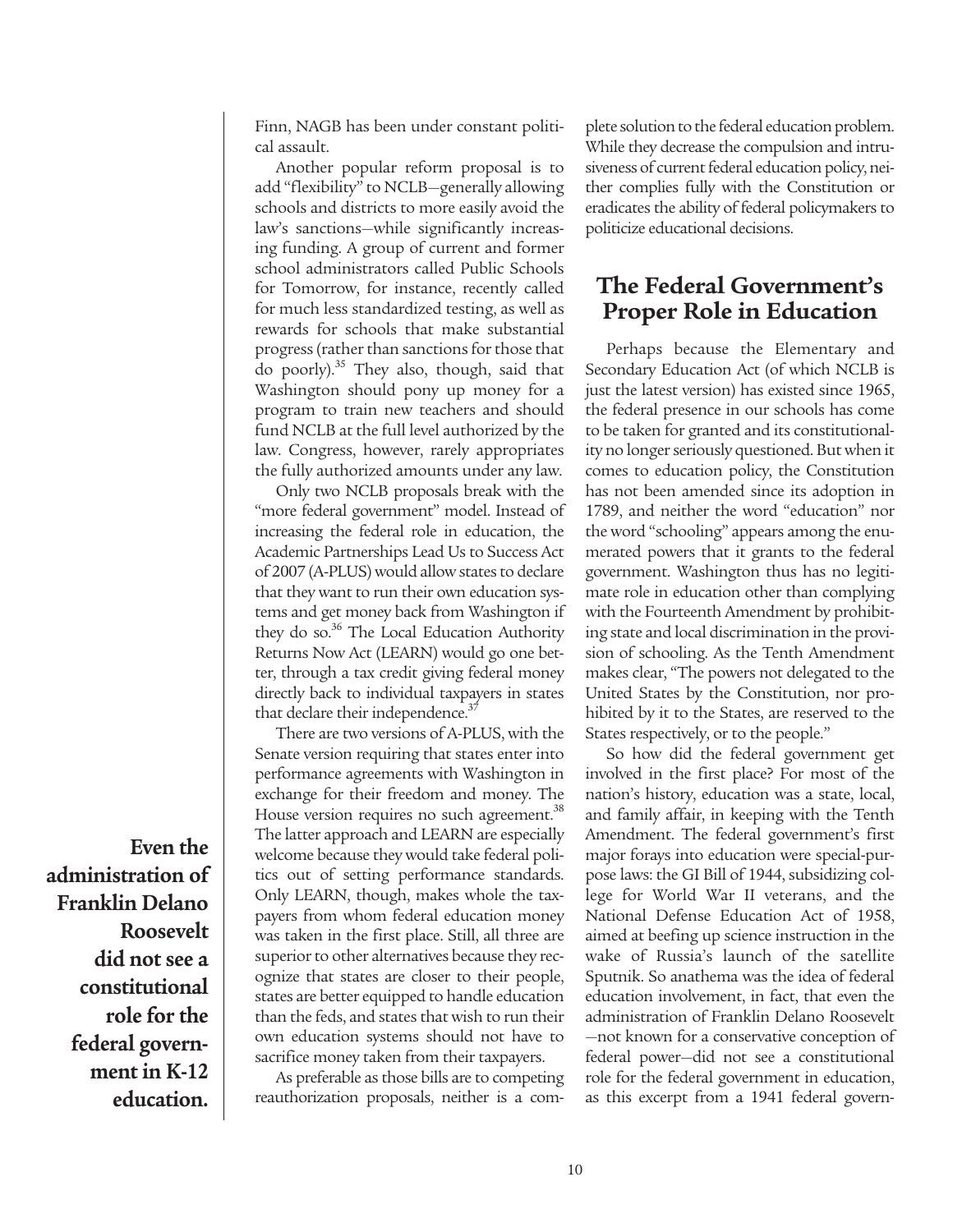ment publication, *History of the Formation of the Union under the Constitution*, illustrates:

Q. Where, in the Constitution, is there mention of education? A. There is none; education is a matter reserved for the states.<sup>39</sup>

Because of the longstanding respect for local control and the Constitution, it was not until 1965, with the ESEA, that Congress stepped squarely into the general education business. Slowly but surely, it has increased that presence ever since.

The effects of Congress's extraconstitutional venture into education have been broad and damaging. Among other harms, ignoring the Constitution has undermined the rule of law, because the Constitution establishes the proper scope of federal power. Bounds on federal power have been eliminated and there is little Washington won't prescribe, right down to how schools teach reading, rendering the Constitution a dead letter. In addition, the nationalization of education has created a sprawling impersonal bureaucracy in a field that demands, by its very nature, considerable individualization and personal attention.

The Framers would probably have predicted exactly such outcomes from federal education involvement. They knew that a huge but distant national government could not be truly responsive to the unique needs of local communities and individual families. They also knew that centralized government could easily decay into exploitation, with those wielding government power almost certain to use it for their own good rather than that of the people they nominally serve. That is why they ceded only a few specific powers to the national government—powers that had to be wielded centrally—and otherwise reserved authority to the states or the people.

In *Federalist* no. 46, James Madison makes clear the advantages of state rather than national control: "By the superintending care of these [States], all the more domestic and personal interests of the people will be regulated and provided for. With the affairs of

these, the people will be more familiarly and minutely conversant. And with the members of these, will a greater proportion of the people have the ties of personal acquaintance and friendship, and of family and party attachments."<sup>40</sup>

For most of American history, education was highly decentralized—to a large extent even privatized—and was very successful. For instance, by the time the Constitution was drafted, literacy among free American males was around 65 percent, significantly higher than in Europe. $^{41}$  By 1840 it was estimated that nearly 90 percent of white males were literate.<sup>42</sup> And keep in mind that those literacy rates were achieved in a population that was busy taming a still-wild land.

Contrast this to America's education track record since 1965, when the ESEA was passed. On the NAEP long-term reading assessment, 9-year-olds saw their scores rise only 11 points between 1971 and 2004 (on a 500-point scale); 13-year-olds saw only a 4-point gain; and 17 year-olds—the "final products" of our K–12 system—saw no gain at all: the average score was 285 in 1971 and 285 in 2004.

In math the results were a little better, but not much: 9-year-olds' scores increased 22 points, from 219 to 241, and 13-year-olds' had a 15-point uptick. However, 17-year-olds saw only a 3-point nudge, from 304 to 307. The implication is that learning has shifted somewhat toward the lower grades, but that, at the end of high school, students are not significantly better prepared academically than they were more than three decades ago. And the poor—whom many programs are supposed to target—have not benefited any more than the general population. Using parents' highest level of education as a proxy for wealth (no income or other wealth breakdown is available through the NAEP), math scores for 17-yearolds whose parents have less than a high school education rose only 7 points between 1978 and 2004, and reading scores dropped by 3 points.<sup>43</sup> This despite a substantial rise in the standard of living, the advent of personal computers and the Internet, and a more than doubling of real per pupil spending between the

**The nationalization of education has created a sprawling impersonal bureaucracy in a field that demands individualization and personal attention.**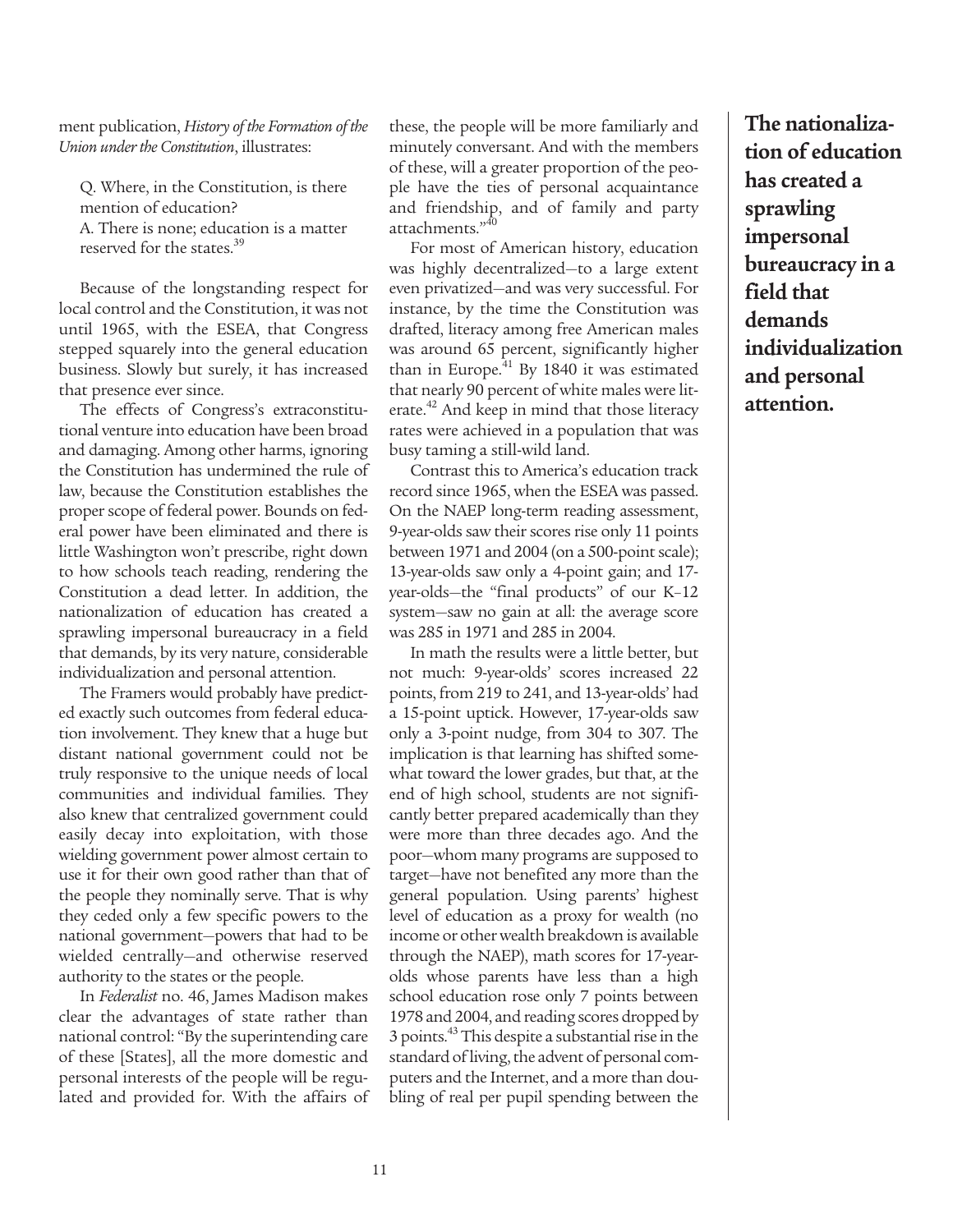**We have suffered a catastrophic decline in educational productivity, analogous to buying 1970s cars today and paying twice their original selling price.**

1970–71 and 2002–03 school years (from \$5,064 to \$10,464).<sup>44</sup> We have suffered, in other words, a catastrophic decline in educational productivity, analogous to buying 1970s cars today and paying twice their original selling price.

The federal government has been a major contributor to this colossal inefficiency, spending a combined total of more than \$452 billion, after inflation, on ESEA programs between 1966 and  $2006<sup>45</sup>$  In almost that exact same time frame—1965 to 2005 real federal spending per elementary and secondary pupil grew 545 percent, from \$193 to \$1,242.<sup>46</sup> Despite this massive investment, and the ever-increasing federal control that accompanied it, scores on the NAEP longterm trend exams have been essentially stagnant, especially among high school seniors.

The federal government has spent hundreds of billions of dollars on elementary and secondary education since ESEA was passed but has almost nothing to show in return. This track record points clearly to the wisdom of the Constitution's Framers, who deliberately chose not to accord Congress a role in education policymaking because they were convinced that such a role would prove disastrous.

## **The Education Market Alternative**

Given NCLB's inability to live up to the expectations set for it and the poor showing of federal education interventions more generally, it is well past time to refocus our nation's energies on more effective structural reforms. There is now a vast international literature comparing the relative merits of different school governance and funding systems. Of particular interest is the research that compares parent-chosen private schools with bureaucratic state-run education systems, after controlling for student background characteristics and other nonschool factors thought to influence outcomes. Figure 3 distills the results of that research, showing the number of separate statistically

significant findings of differences in outcomes between the sectors.

The studies providing the source data for this figure were identified by a combination of academic database searches, Google Internet searches, and consultation of the references listed in the studies found through those searches. The initial searches were conducted as part of a literature review first published in 2004 and updated for this paper. $47$ 

The six different outcome categories<sup>48</sup> for which empirical evidence is available are student academic achievement (as measured by test scores), school efficiency (as measured by achievement per dollar spent), parental satisfaction, the orderliness of the classroom environment, the condition in which physical facilities are maintained, and the earnings of graduates.<sup>49</sup>

As can be gleaned from Figure 3, there are 35 statistically significant findings of a private-sector advantage in academic achievement, and only 5 of a government-sector advantage. The breakdown for school efficiency is 23 to 3. For the other four outcome categories, all the statistically significant findings we located favor private provision.

The advantages of parental choice and competition do not end at improving overall outcomes. They have also proven superior in diminishing racial achievement gaps, a major stated goal of NCLB. Several studies of U.S. school voucher programs, for instance, have found that African-American students benefit the most from participation in such programs and, hence, suggest that parental choice could significantly close the racial achievement gap if expanded to include all students. Other studies have found that inner-city Catholic schools have a disproportionately positive effect on African-American high school graduation rates, college acceptance rates, and college graduation rates and that universal public and private school choice programs would greatly reduce residential segregation.<sup>50</sup>

Note that Figure 3 understates the benefits of market provision of education. Most studies of market versus bureaucratic provision of edu-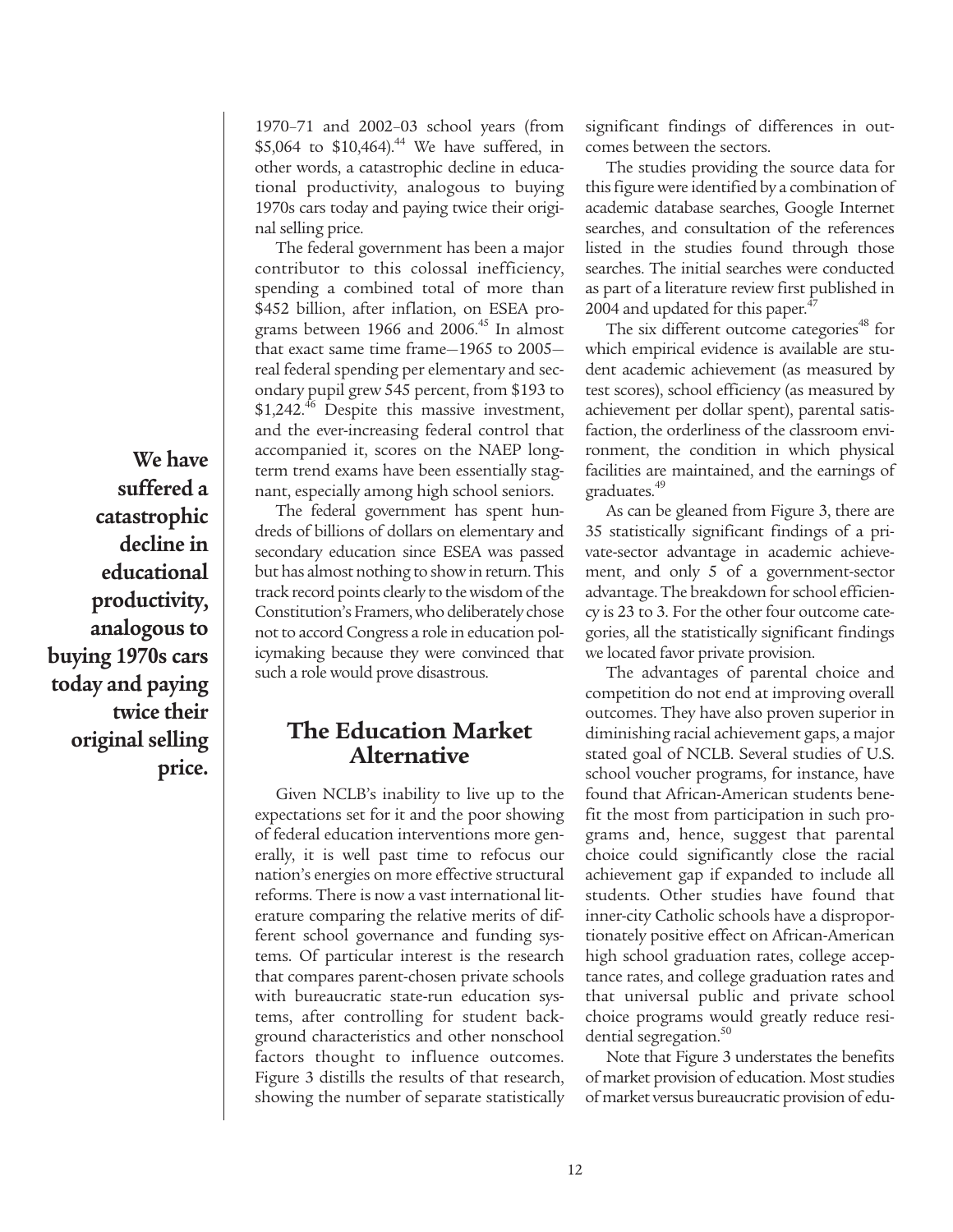



Sources: See Appendix.

cation simply compare the results between the sectors. But while market forces operate more vigorously in the private sector, they can also affect the performance of government schools —particularly when government schools face intense competition from the private sector due to school choice programs.

For example, to determine the effect that Chile's nationwide school voucher program has had on academic achievement in both government and private voucher schools, researcher Francisco Gallego compared their test scores with the scores of Chile's elite nonvoucher private schools. These schools opted not to participate in the nation's voucher program when it was introduced in 1982 because the voucher amount was well below the tuitions that they charged, and the state mandated at the time that the voucher be accepted as full payment. So, for reasons of financial expediency, they chose not to accept voucher students.

Enrolling the children of many of the wealthiest, most highly educated families in Chile, these elite schools not surprisingly outscore both voucher-funded private schools and government schools. But the gap in the scores between these sectors has been narrowing over time under the voucher program, as Gallego has shown. Figures 4 and 5 chart the scores of government and private voucher students on a national test as a fraction of the scores achieved by elite nonvoucher private school students. At both the 4th and 8th grade levels, voucher students *and* government school students have closed the gap substantially. Harvard professor Caroline Minter Hoxby found a similar positive effect on government school achievement under the much smaller scale Milwaukee voucher program.<sup>51</sup>

In light of this evidence, it is clear that the fundamental idea behind NCLB—improving achievement through government benchmarks and penalties for failing to meet them—is mistaken. In fact, the law is a barrier to educational improvement because it pressures states to focus on central planning and bureaucratic compliance rather than on

**While market forces operate more vigorously in the private sector, they can also affect the performance of government schools when government schools face intense competition.**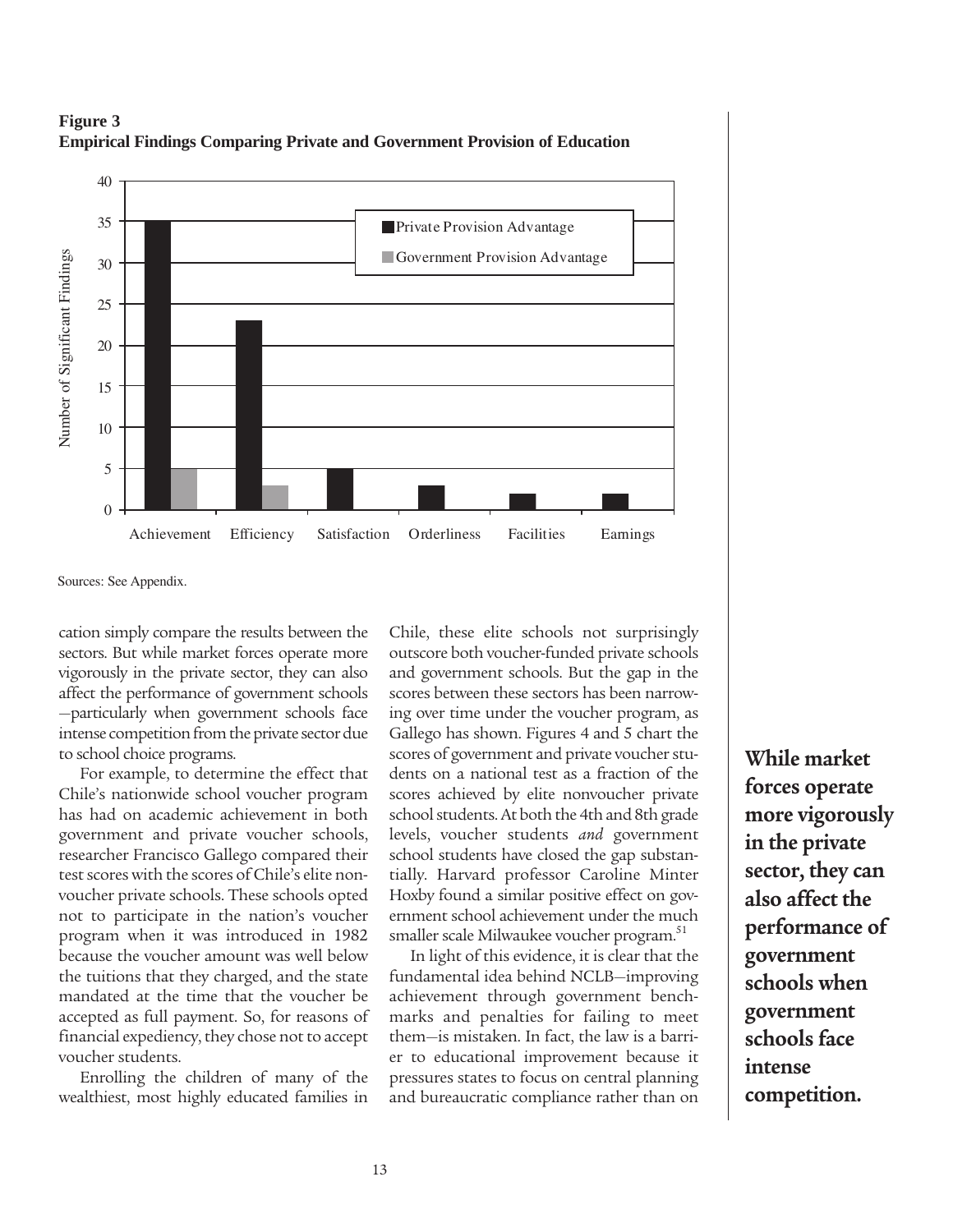**Figure 4 Trends in 4th-Grade Test Scores under Chile's National School Choice Program, by Sector**



Source: Francisco A. Gallego, "Competencia y Resultados Educativos: Theoría y Evidencia para Chile," Banco Central de Chile, Working Paper no. 150, April 2002.



**Figure 5**

Source: Francisco A. Gallego, "Competencia y Resultados Educativos: Theoría y Evidencia para Chile," Banco Central de Chile, Working Paper no. 150, April 2002.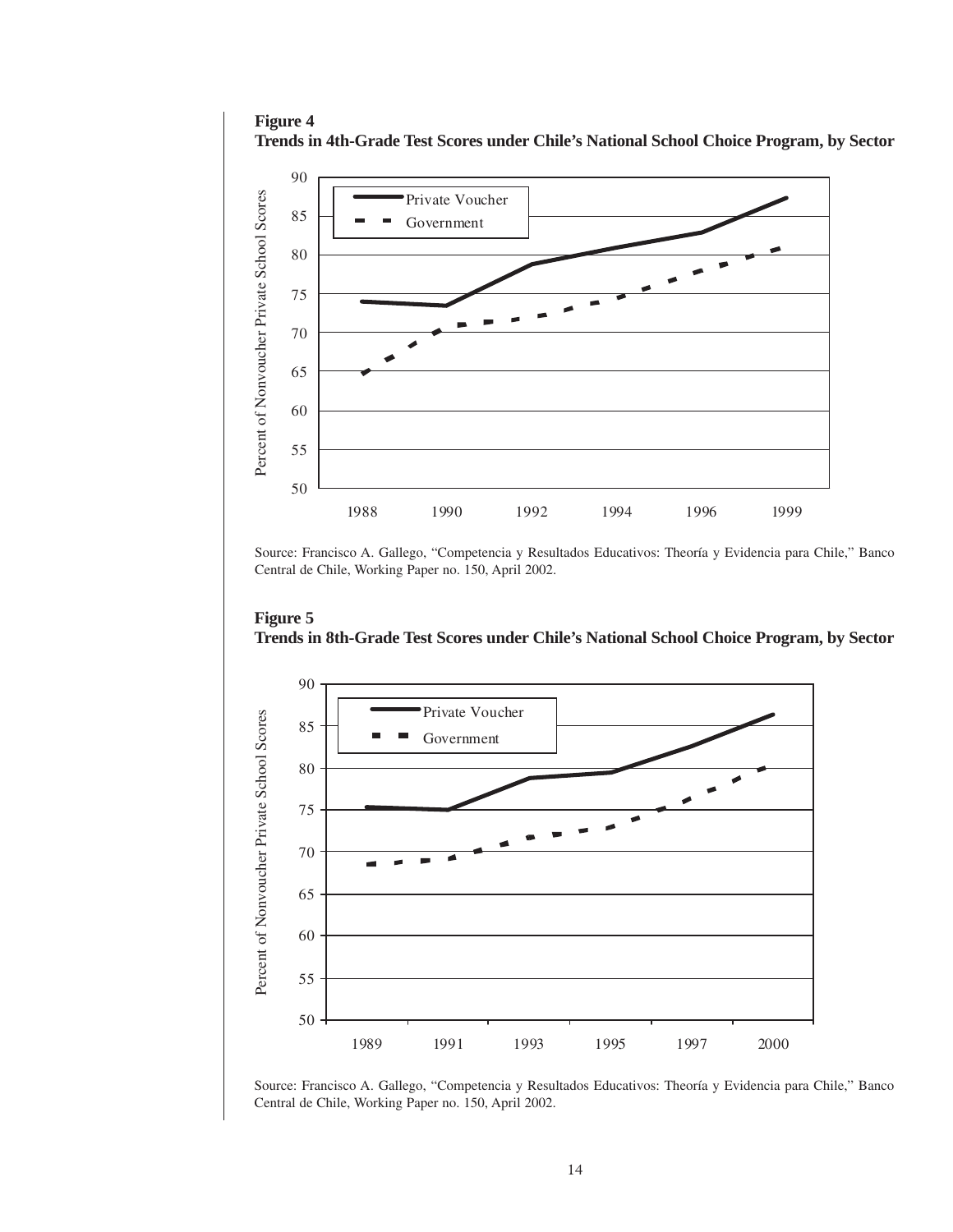unleashing market forces, as the scholarly research suggests should be done.

## **Conclusion and Recommendations: Phase Out NCLB and Promote School Choice in the States**

Previous policy reports on the future of the No Child Left Behind Act have rested on the assumption that the law's basic principles are sound, and those reports have thus failed to critically examine NCLB's performance or long-term prospects for success. Worse yet, they have generally ignored important evidence that contradicts their assumptions.

The evidence and analysis presented here make it clear that the federal government has no proper role in American education beyond enforcing civil rights laws. Moreover, neither federal interventions in general nor NCLB in particular have lived up to the expectations set out for them. Nor can they, because federal intrusions actually discourage states from pursuing truly effective policies—those based on parental choice, school autonomy, and competition.

We therefore recommend that the U.S. Department of Education be abolished and that funding for all federal education programs be turned into temporary block grants to the states. Those grants should be phased out completely over three years, giving states time to reallocate their own personnel and resources. In addition, so that taxpayers do not continue to pay for a function Washington is no longer serving, federal income tax rates should be reduced in proportion to the amount of overall federal spending that is currently allotted to education.

One objection to this proposal might be that states have often proven little better at handling education than Washington. How will devolving power back to them help?

That is a reasonable objection. States have indeed been consolidating power over education at the same time as the federal government and have little more to show for it. And they have failed largely for the same reason as the federal government: while states are closer to the families who are being short-changed by public schooling, state governments are still huge political institutions dominated by special interests, and power is still held by politicians and bureaucrats, not parents. That is also true in many school districts, which have become much larger and more centralized over the last century. Some districts encompass entire counties, and large urban districts often have in excess of 100,000 students. New York City has more than a million. Even "locally," then, individual parents often have very little recourse when they are unhappy with the schools. That is why the public must demand that policymakers introduce universal choice at the state and local level once federal entanglement is removed.

Several states have already begun to move down the road to educational freedom through education tax credit programs (both for families' own use and for donations to scholarship funds that serve low-income families) and school voucher programs. Thus far, those programs are still too small to genuinely transform American education. The NCLB reauthorization debate, however, is an ideal time to pause, examine the evidence, and admit that school choice policies—not more centralization in Washington—are by far the most promising avenue for realizing our educational goals and ideals.

#### **Appendix: Studies of Private versus Government Provision of Education**

Ahlin, Åsa. "Compulsory Schooling in a Decentralized Setting: Studies of the Swedish Case." *Economic Studies*, no. 85 (2004).

**This is an ideal time to pause, examine the evidence, and admit that school choice policies are the most promising avenue for realizing our educational goals and ideals.**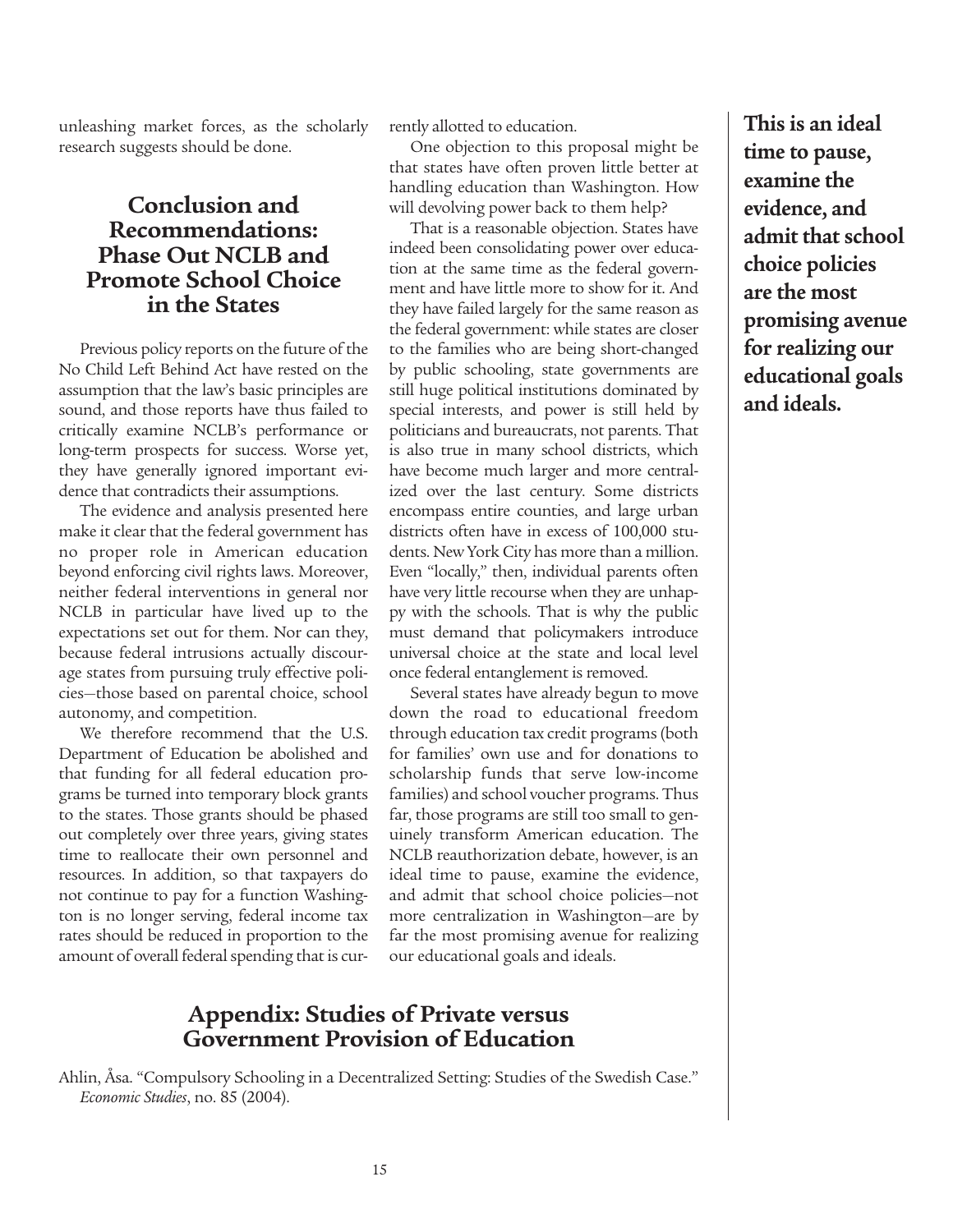- Alderman, Harold, Peter F. Orazem, and Elizabeth M. Paterno. "School Quality, School Cost, and the Public/Private School Choices of Low-Income Households in Pakistan." *Journal of Human Resources* 36, no. 2 (2001): 304–26.
- Anand, Priyanka, Alejandra Mizala, and Andrea Repetto. "Using School Scholarships to Estimate the Effect of Government Subsidized Private Education on Academic Achievement in Chile." Working paper, Instituto de Economía–Pontificia Universidad Católica de Chile, April 2006.
- Angrist, Joshua D., et al. "Vouchers for Private Schooling in Colombia: Evidence from a Randomized Natural Experiment." Working paper, World Bank, 2002. http://www.nber. org/~confer/2002/si2002/angrist.pdf.
- Bashir, Sajitha. "The Cost Effectiveness of Public and Private Schools: Knowledge Gaps, New Research Methodologies, and an Application in India." In *Marketizing Education and Health in Developing Countries. Miracle or Mirage?* edited by Christopher Colclough. Oxford: IDS Development/Clarendon Press, 1997, pp. 124–64.
- Bedi, Arjun S., and Ashish Garg. "The Effectiveness of Private versus Public Schools: The Case of Indonesia." *Journal of Development Economics* 61 (2000): 463–94.
- Braun, Henry, Frank Jenkins, and Wendy Grigg. *Comparing Private Schools and Public Schools Using Hierarchical Linear Modeling*. NCES Publication 2006-461, U.S. Department of Education, National Center for Education Statistics, Institute of Education Sciences. Washington: U.S. Government Printing Office, 2006.
- Contreras, Dante. "Vouchers, School Choice, and the Access to Higher Education." Discussion Paper no. 845, Yale University Economic Growth Center, June 2002.
- Cusato, Sandra, and Juan Carlos Palafox. "Qualitative Study of Schools with Outstanding Results in Seven Latin American Countries." Research report, UNESCO-Santiago, Regional Bureau of Education for Latin America and the Caribbean, 2002. http://www.unesco.cl /pdf/laboratorio/study.pdf.
- De, Anuradha, et al. *Public Report on Basic Education in India* ("The PROBE report"). New Delhi: Oxford University Press, 1999.
- Dronkers, Jaap, and Peter Robert. "The Effectiveness of Public, Private Government Dependent and Private Independent Schools: A Cross-National Analysis." Working paper, European University Institute, Department of Political and Social Sciences, 2003.
- Glewwe, Paul, and Harry Anthony Patrinos. "The Role of the Private Sector in Education in Vietnam: Evidence from the Vietnam Living Standards Survey." Working Paper no. 132, World Bank LSMS, 1999.
- Greene, Jay P., and Greg Forster. "Vouchers for Special Education Students: An Evaluation of Florida's McKay Scholarship Program." Civic Report no. 38, Manhattan Institute, June 2003.
- Greene, Jay P., et al. "The Effectiveness of School Choice in Milwaukee: A Secondary Analysis of Data from the Program's Evaluation." Occasional Paper 96-3, Harvard University, 1996.
- Grogger, Jeffrey, and Derek Neal. "Further Evidence on the Effects of Catholic Schooling." *Brookings/Wharton Papers in Urban Economics*, no. 1 (2000): 151–93.
- Howell, William G., and Paul E. Peterson. *The Education Gap: Vouchers and Urban Public Schools*. Washington: Brookings Institution, 2002.
- James, Estelle, Elizabeth M. King, and Ace Suryadi. "Finance, Management, and Costs of Public and Private Schools in Indonesia." *Economics of Education Review* 15, no. 4 (1996): 387–98.
- Jimenez, Emmanuel, and Marlaine E. Lockheed. "Public and Private Secondary Education in Developing Countries: A Comparative Study." Discussion Paper no. 309, World Bank, December 1995.
- Kingdon, Geeta Gandhi. "Private Schooling in India: Size, Nature, and Equity-Effects." *Economic and Political Weekly* 31, no. 51 (1996): 3306–14. http://www.econ.ox.ac.uk/Members/geeta.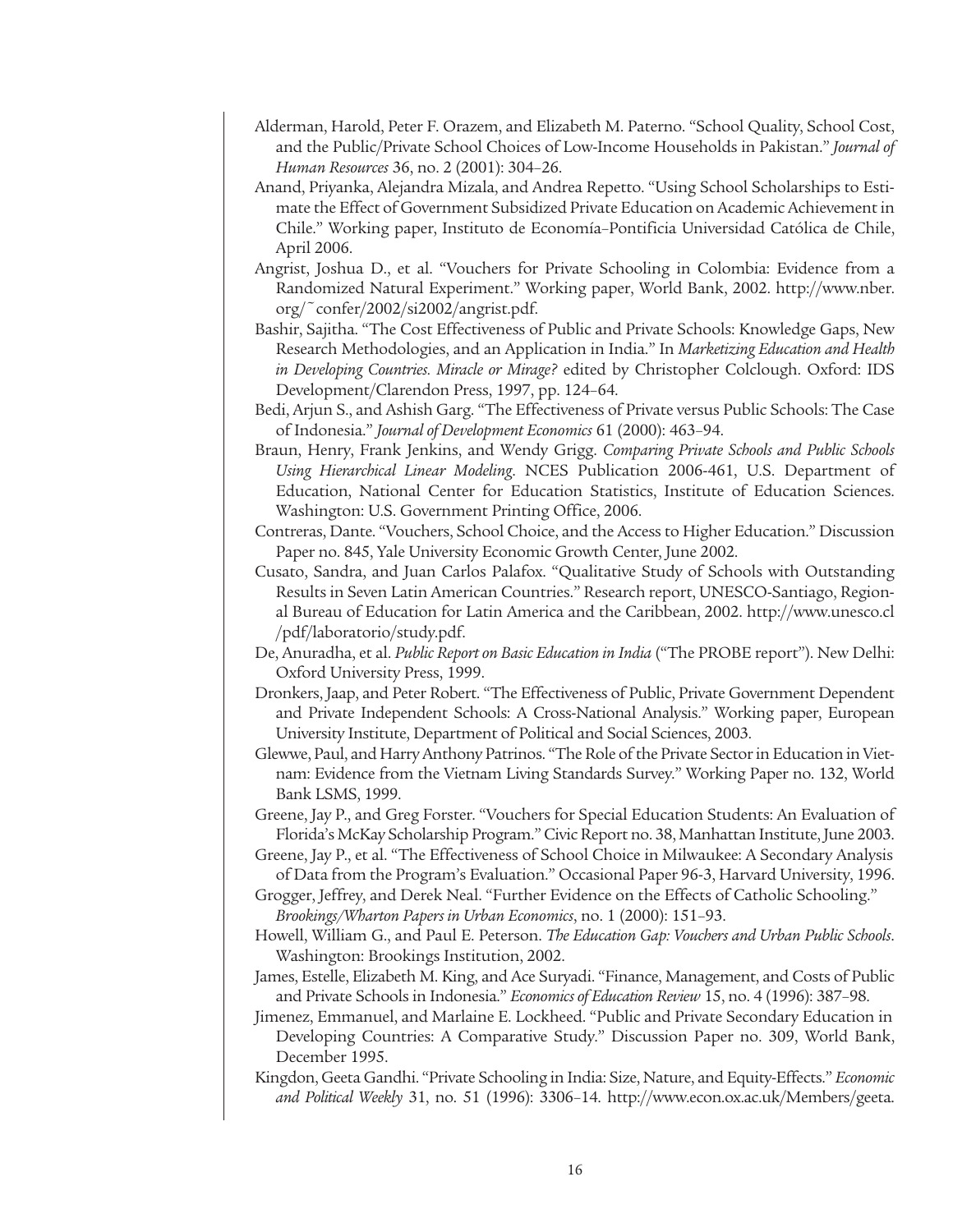kingdon/PublishedPapers/privateschoolinginindia.pdf.

- Kingdon, Geeta Gandhi, and Francis Teal. "Does Performance Related Pay for Teachers Improve Student Performance? Some Evidence from India." Working Paper no. 2002-10-00, ESRC Centre for Research in Development, Instruction and Training, 2002.
- Lassibille, Gérard, Jee-Peng Tan, and Suleman Sumra. "Expansion of Private Secondary Education: Experience and Prospects in Tanzania." Working Paper no. 12, revised draft, World Bank, July 1999. http://www.worldbank.org/education/economicsed/finance/dem and/related/Africa/Private.doc.
- Levin, Jesse. "Do Dutch Catholic Primary Schools Really Perform Better?" Working paper, Faculteiten Economie en Bedrijfskunde, University of Groningen, May 5, 2002.
- McEwan, Patrick J. "Public Subsidies for Private Schooling: A Comparative Analysis of Argentina and Chile." *Journal of Comparative Policy Analysis: Research and Practice* 4 (2002): 189–216.
- McEwan, Patrick J., and Martin Carnoy. "The Effectiveness and Efficiency of Private Schools in Chile's Voucher System." *Educational Evaluation and Policy Analysis* 22, no. 3 (Autumn 2000): 213–39.
- Metcalf, Kim. "Cleveland Scholarship Program Evaluation: 1998–2000." Technical report, Indiana Center for Evaluation, 2001.
- Peterson, Paul E., and Elena Llaudet. "On the Public-Private School Achievement Debate." Publication no. PEPG 06-02, Program on Education Policy and Governance, Department of Government, Kennedy School of Government, Harvard University, 2006.
- Psacharopoulos, George. "Public versus Private Schools in Developing Countries: Evidence from Colombia and Tanzania." *International Journal of Educational Development* 7, no. 1 (1987): 59–67.
- Rouse, Cecilia E. "Private School Vouchers and Student Achievement: An Evaluation of the Milwaukee Parental Choice Program." *Quarterly Journal of Economics* 113, no. 2 (May 1998): 553–602.
- Sapelli, Claudio, and Bernardita Vial. "Evaluating the Chilean Education Voucher System." Working paper, second draft, Instituto de Economia Pontificia Universidad Catolica de Chile, June 2001.
- ———. "Evaluating the Chilean Education Voucher System." Working paper, Instituto de Economia Pontificia Universidad Catolica de Chile, April 2002. http://www.msu.edu/~herrer20/documents/ec823/papers/paper4.pdf.
- Sprietsmaj, Maresa, and Fábio D. Waltenberg. "The Impact of Teachers' Wages on Students' Performance in the Presence of Heterogeneity and Endogeneity: Evidence from Brazil." Discussion Paper no. 2005-8, Département des Sciences Économiques de l'Université Catholique de Louvain, 2005.
- Tokman, Andrea Paula. "Is Private Education Better? Evidence from Chile." White paper, Gerencia de Investigación Económica, Banco Central de Chile, August 2001.
- Tooley, James, and Pauline Dixon. "'De Facto' Privatisation of Education and the Poor: Implications of a Study from Sub-Saharan Africa and India." *Compare* 36, no. 4 (December 2006): 443–62.
- Vandenberghe, Vincent, and Stephane Robin. "Private, Private Government-Dependent and Public Schools: An International Efficiency Analysis Using Propensity Score Matching." Working paper, Institut de recherches économiques et socials, IRES-ECON-UCL, August 2003.
- Vegas, Emiliana. "School Choice, Student Performance, and Teacher and School Characteristics: The Chilean Case." Research report, Development Research Group, World Bank, 2001. http:// www.worldbank.org/wbi/B-SPAN/docs/school\_chile\_doc.pdf.
- Yamauchi, Futoshi, and Joy Abrenica. "Is Private School Premium Spurious? The Role of Private Schools in the Philippines." Conference paper, October 2002. http://www.kier. kyoto-u.ac.jp/~ariga/download/ADBI2002/education2.pdf.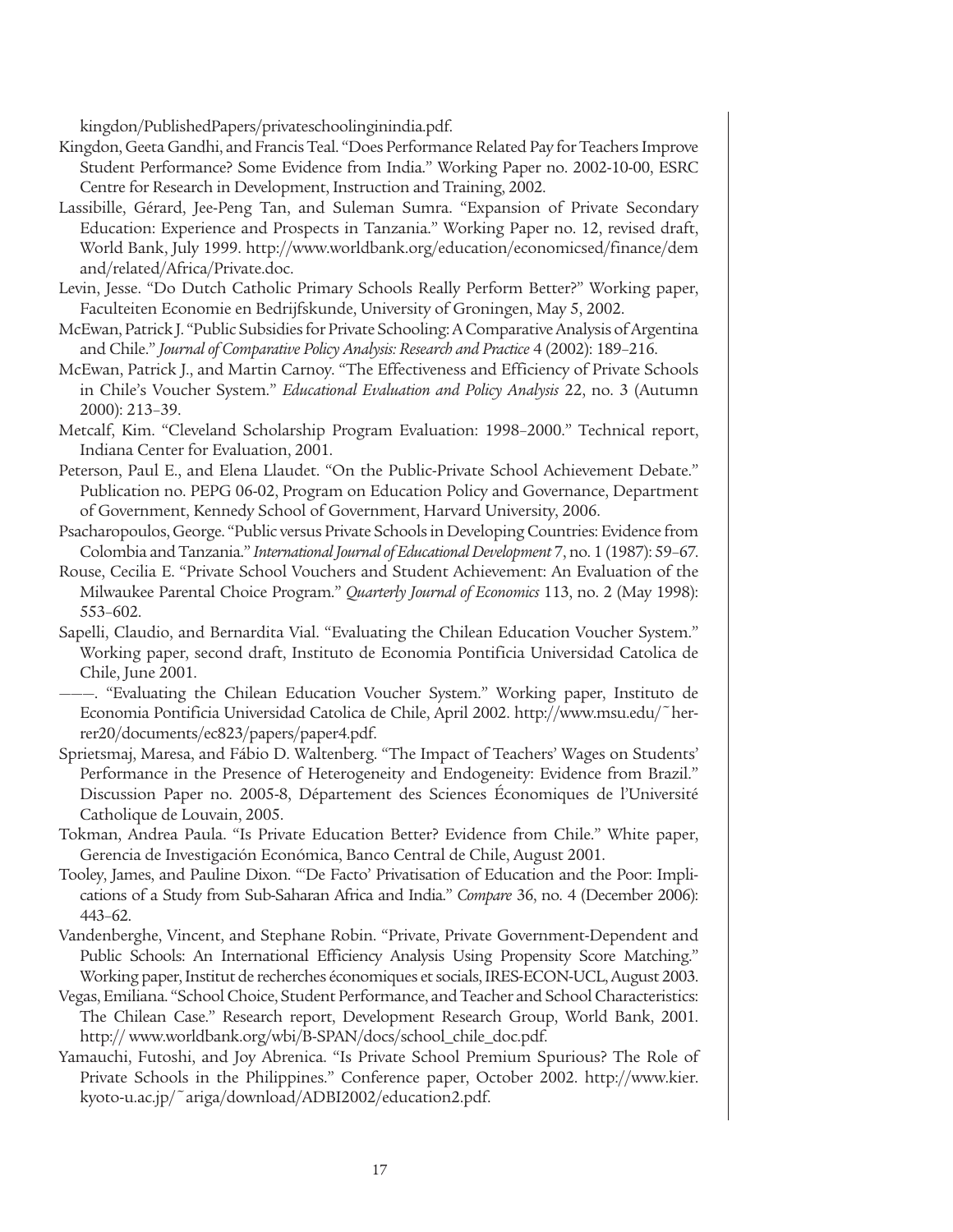#### **Notes**

1. David Deschryver, in a blog post by Alexander Russo, "This Week in Education," *Education Week*, http://blogs.edweek.org/edweek/thisweekinedu cation/2007/03/comparing\_everyones\_nclb\_rea ut.html.

2. Commission on No Child Left Behind, *Beyond NCLB: Fulfilling the Promise to Our Nation's Children* (Washington: Aspen Institute, 2007), p. 22. Emphasis added.

3. Council of Chief State School Officers, "ESEA Reauthorization Policy Statement," October 2006, p. 4, http://www.ccsso.org/content/pdfs/ESEA\_Po licy\_Stmnt.pdf.

4. U.S. House Committee on Education and the Workforce, "Republican Education Leaders Hail Student Achievement Gains," press release, July 14, 2005.

5. Margaret Spellings, "Ask the White House," January 9, 2006, http://www.whitehouse.gov/ask/ 20060109.html.

6. Margaret Spellings, "Statement by Secretary Spellings on History and Civics Reports Released by the Nation's Report Card," press release, May 16, 2007.

7. Commission on No Child Left Behind, p. 16.

8. Jaekyung Lee, "Tracking Achievement Gaps and Assessing the Impact of NCLB on the Gaps: An In-Depth Look into National and State Reading and Math Outcome Trends," Civil Rights Project at Harvard University, June 2006, pp. 22–23.

9. So-called first-generation accountability states (e.g., Florida, North Carolina, Texas).

10. Aspen Commission Staff, "The State of the Achievement Gap," research report, February 22, 2007, http://www.aspeninstitute.org/atf/cf/%7BD EB6F227-659B-4EC8-8F84-8DF23CA704F5% 7D/AchievementGap1.19.07.pdf.

11. John Cronin et al., "The Impact of the No Child Left Behind Act on Student Achievement and Growth: 2005 Edition," technical report, NWEA Growth Research Database, April 2005.

12. U.S. Department of Education, "Statement by Secretary Spellings on the Center on Education Policy's Report on Student Achievement under No Child Left Behind," press release, June 5, 2007.

13. Bruce Fuller et al., "Is the No Child Left Behind

Act Working? The Reliability of How States Track Achievement," Policy Analysis for California Education working paper, June 2006, p. 19.

14. Institute of Education Sciences, "Mapping 2005 State Proficiency Standards onto the NAEP Scales," U.S. Department of Education, June 2007.

15. Sam Dillon, "States Cut Test Standards to Avoid Sanctions," *New York Times*, May 22, 2003.

16. Ibid.

17. Ibid.

18. David J. Hoff, "States Revise the Meaning of 'Proficient,'" *Education Week*, October 9, 2002.

19. Jamaal Abdul-Alim, "Change Allows More to Meet Federal Standards," *Milwaukee Journal Sentinel*, June 13, 2005.

20. Thomas B. Fordham Foundation, "Gains on State Reading Tests Evaporate on 2005 NAEP," October 19, 2005, http://www.edexcellence.net/ foundation/about/press\_release.cfm?id=19.

21. Associated Press, "States Omit Minorities' School Scores," April 17, 2006.

22. Center on Education Policy, "From the Capital to the Classroom: Year 4," March 2006.

23. McCullough quoted in Richard Rothstein and Rebecca Jacobsen, "The Goals of Education," *Phi Delta Kappan*, December 2006, http://www.pdkin tl.org/kappan/k\_v88/k0612rot.htm.

24. Kathleen Kennedy Manzo, "Social Studies Losing Out to Reading, Math," *Education Week*, March 16, 2005, http://www.edweek.org/ew/articles/2005 /03/16/27social.h24.html.

25. Working Group of Social Studies Discipline Organizations, "Joint Statement on NCLB," March 28, 2007, http://www.socialstudies.org/ad vocacy/working\_group\_nclb\_statement.

26. Ron Kind, "Kind Calls for Writing Physical Education into No Child Left Behind Core Curriculum," press release, February 28, 2007.

27. Lois Romano, "Tweaking of 'No Child' Seen. Education Chief Urges Bigger Role for States in Initiative," *Washington Post*, August 31, 2006, p. A04, http://www.washingtonpost.com/wp-dyn/con tent/article/2006/08/30/AR2006083002914.html. Incidentally, the secretary is claiming an even greater level of purity for NCLB than for Ivory soap, which is touted in the product's advertisements as being only 99.44 percent pure.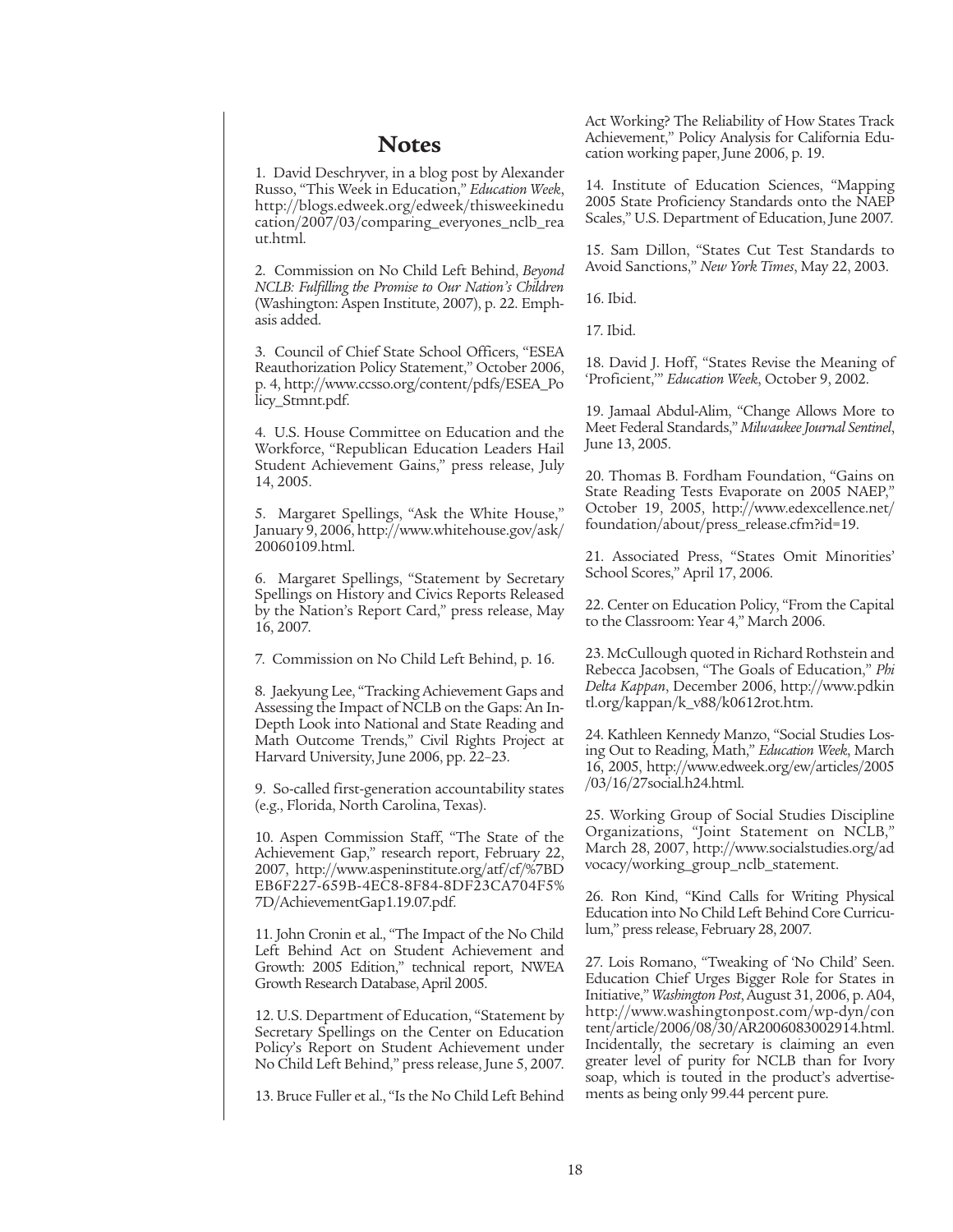28. Commission on No Child Left Behind, p. 161.

29. Ibid., pp. 162–63.

30. Ibid., p. 164.

31. Ibid., p. 167.

32. Ibid.

33. Chester E. Finn Jr., Liam Julian, and Michael Petrilli, *To Dream the Impossible Dream: Four Approaches to National Standards and Tests for America's Schools* (Washington: Thomas B. Fordham Foundation, 2006), p. 37.

34. House Subcommittee on Early Childhood, Youth and Families, *Authorization of the National Center for Education Statistics, National Assessment of Educational Progress, and National Assessment Governing Board*, 106th Cong., 2d sess., 2000.

35. Corey Murray, "Supes Call for Wholesale Changes to NCLB," *eSchool News*, April 24, 2007.

36. Republican Study Committee, "RSC Member Pete Hoekstra's A-PLUS Legislation Empowers Children Instead of Washington," press release, March 15, 2007.

37. Scott Garrett, "Returning Education to the Basics by Leaving No Child Left Behind," *Human Events.com*, July 16, 2007, http://www.humaneven ts.com/article.php?id=21535&keywords=LEARN.

38. John Cornyn, "Cornyn, DeMint Introduce A-PLUS Act," press release, March 15, 2007.

39. Sol Bloom and the United States Constitution Sesquicentennial Commission, *History of the Formation of the Union under the Constitution* (Washington: U.S. Government Printing Office, 1941).

40. Clinton Rossiter, ed., *The Federalist Papers* (New York: Mentor Books, 1961), *Federalist* no. 46, pp. 294–95.

41. Andrew J. Coulson, *Market Education: The Unknown History* (New Brunswick, NJ: Transaction, 1999), p. 84.

42. David B. Tyack, *The One Best System: A History of American Urban Education* (Cambridge, MA: Harvard University Press, 1974 ), p. 66.

43. Data from National Center for Education Statistics, "Long-Term Trend," http://nces.ed.gov/ nationsreportcard/ltt/results2004/.

44. U.S. Department of Education, *Digest of Education Statistics, 2005*, Table 162.

45. U.S. Department of Education, "Appropriations for Programs Authorized by the Elementary and Secondary Education Act, 1966–2006," available from the department upon request.

46. 1965 spending data from U.S. Department of Education, *Digest of Education Statistics, 2002*, Table 365; 2005 spending data from *Digest of Education Statistics, 2005*, Table 358; and enrollment data from *Digest of Education Statistics, 2005*, Table 3. All tables are available at http://nces.ed.gov/programs/digest/.

47. Andrew J. Coulson, "How Markets Affect Quality," in *Educational Freedom in Urban America*, ed. David Salisbury and Casey Lartigue (Washington: Cato Institute, 2004), pp. 265–317. It should be noted that this list is not absolutely comprehensive, as some studies may not have been found by the aforementioned keyword searches. A few studies that nominally relate to the issue were also excluded on the grounds that they did not in fact produce relevant findings—in particular, we excluded studies that purported to compare school efficiency across sectors but did not in fact measure spending. That is because the definition of efficiency with which we are concerned is achievement per dollar spent.

48. An additional seventh category—highest level of schooling completed, a.k.a. educational "attainment"—could be added to this list, but the authors have not yet surveyed that literature comprehensively. Also, achievement is measured strictly in terms of academic test scores. While a small number of studies investigate other achievement outcomes—such as performance in vocational skills—those studies do not break out schools by their curriculum focus, making it impossible to compare schools of a given type across sectors (e.g., it is not useful to compare the vocational skills of academic school graduates with those of their peers in vocational schools).

49. Some studies produced more than one relevant finding, in which case their separate findings were individually counted in Figure 3. Examples of studies with multiple relevant findings are those that reported results for several different educational outcomes (e.g., efficiency and achievement), examined several different categories of private schools, or studied several different cities or nations.

50. Derek Neal, "The Effects of Catholic Secondary Schooling on Educational Attainment," *Journal of Labor Economics* 15, no. 1 (1997): pt. 1; and Thomas Nechyba, "School Finance, Spatial Income Segregation and the Nature of Communities," research report, Duke University and the National Bureau of Economic Research, 2002. For related citations, see the webpage "Market Research: A Quick Guide to the Scholarly Literature on School Choice," undated, http://www.cato.org/research/education/marke